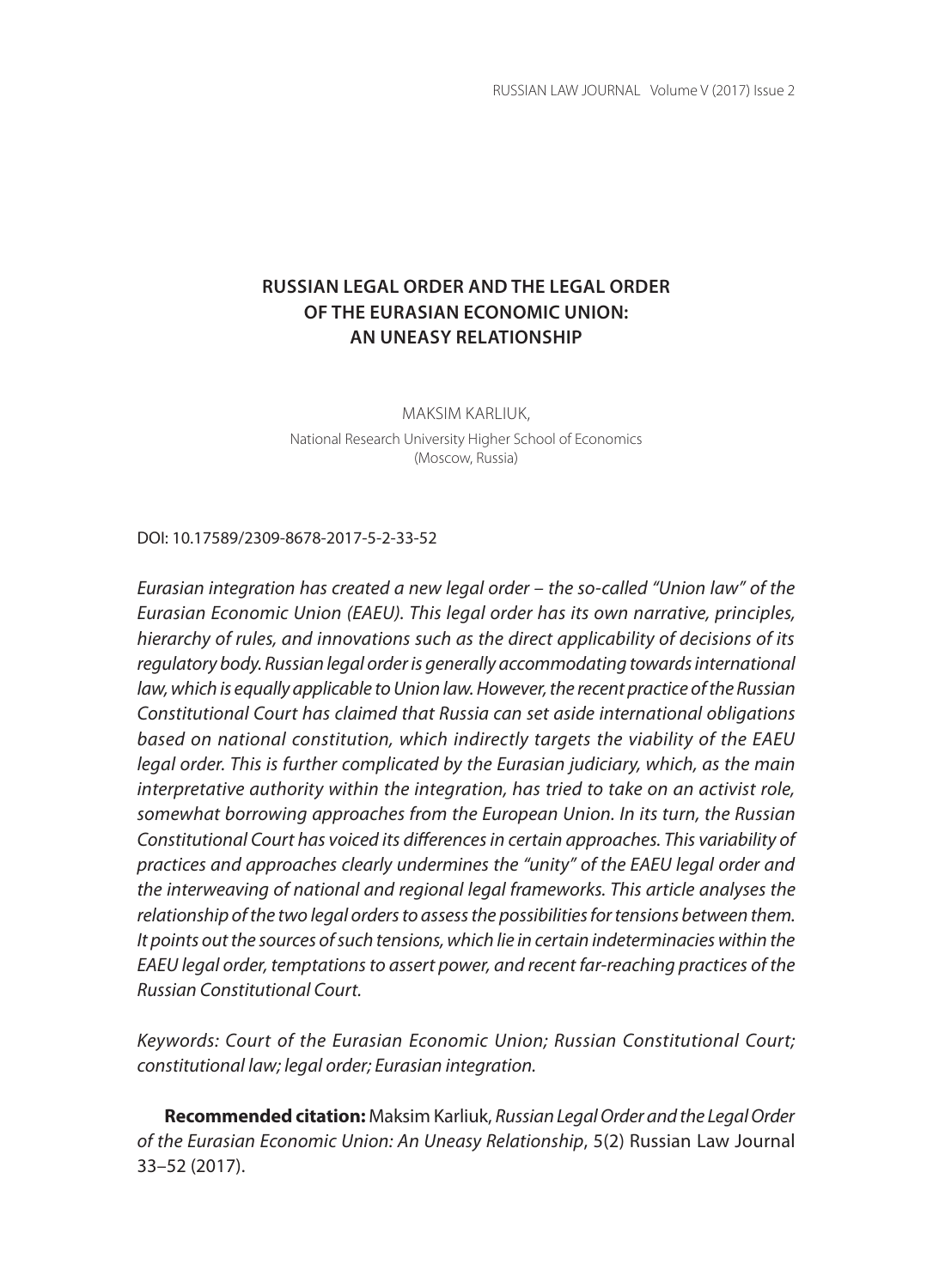# **Table of Contents**

#### **Introduction**

- **1. The EAEU Legal Order**
- **2. The Russian Legal Order vis-à-vis the EAEU Legal Order**
- **3. The Eurasian Judiciary**
- **4. The Interrelations of the Judiciaries**

**Conclusion**

#### **Introduction**

Russia is a founding member of the Eurasian Economic Union (EAEU) and is deeply entrenched into Eurasian integration. The legal framework of Eurasian integration by which Russia is bound is enormous.' As a founding member, Russia took an active part in drafting the EAEU Treaty – a process which required alignment with the generally recognised principles of international law, national legislation of Member States, taking into account international experience, but first and foremost with the national constitutions*.* <sup>2</sup> Therefore, in principle, tensions between the legal orders of the EAEU and Member States should have been minimized from the beginning. However, this is not necessarily so. In particular, certain practices of both the Eurasian and Russian judiciary are not unequivocal. Therefore, this article is aimed at unpacking possible tensions between the two legal orders – the Russian legal order and the legal order of the EAEU – and discovering sources of such tensions. The relevant issues lie primarily in the field of constitutional law, which will be of immediate concern in this article.

The issue of tensions between these two legal orders is pertinent given that the EAEU is a relatively new international organization of regional economic integration, and its legal order is being shaped. Even though research about the organization is developing fast, studies of issues of interrelations of the two legal orders are rather scarce. However, the foundations of the legal order have been established with the entry of the EAEUTreaty into force on January 1, 2015, which provides considerable

<sup>1</sup> The EAEU Treaty has codified almost 100 international agreements concluded within the Eurasian integration process, most of them codified into the EAEU Treaty. See Codification of the Legal and Contractual Basis of the CU and SES (May 1, 2017), available at http://www.eurasiancommission.org/ en/act/integr\_i\_makroec/dep\_razv\_integr/Pages/codification.aspx.

<sup>2</sup> Решение Комиссии Таможенного союза от 22 июня 2011 г. № 902 "О Рабочей группе по кодификации международных договоров, составляющих договорно-правовую базу Таможенного союза и Единого экономического пространства" [Decision of the Commission of the Customs Union No. 902 of June 22, 2011. On the Working Group on Codification of International Agreements, Forming the Legal Basis of the Customs Union and Single Economic Space] (May 1, 2017), available at http:// www.tsouz.ru.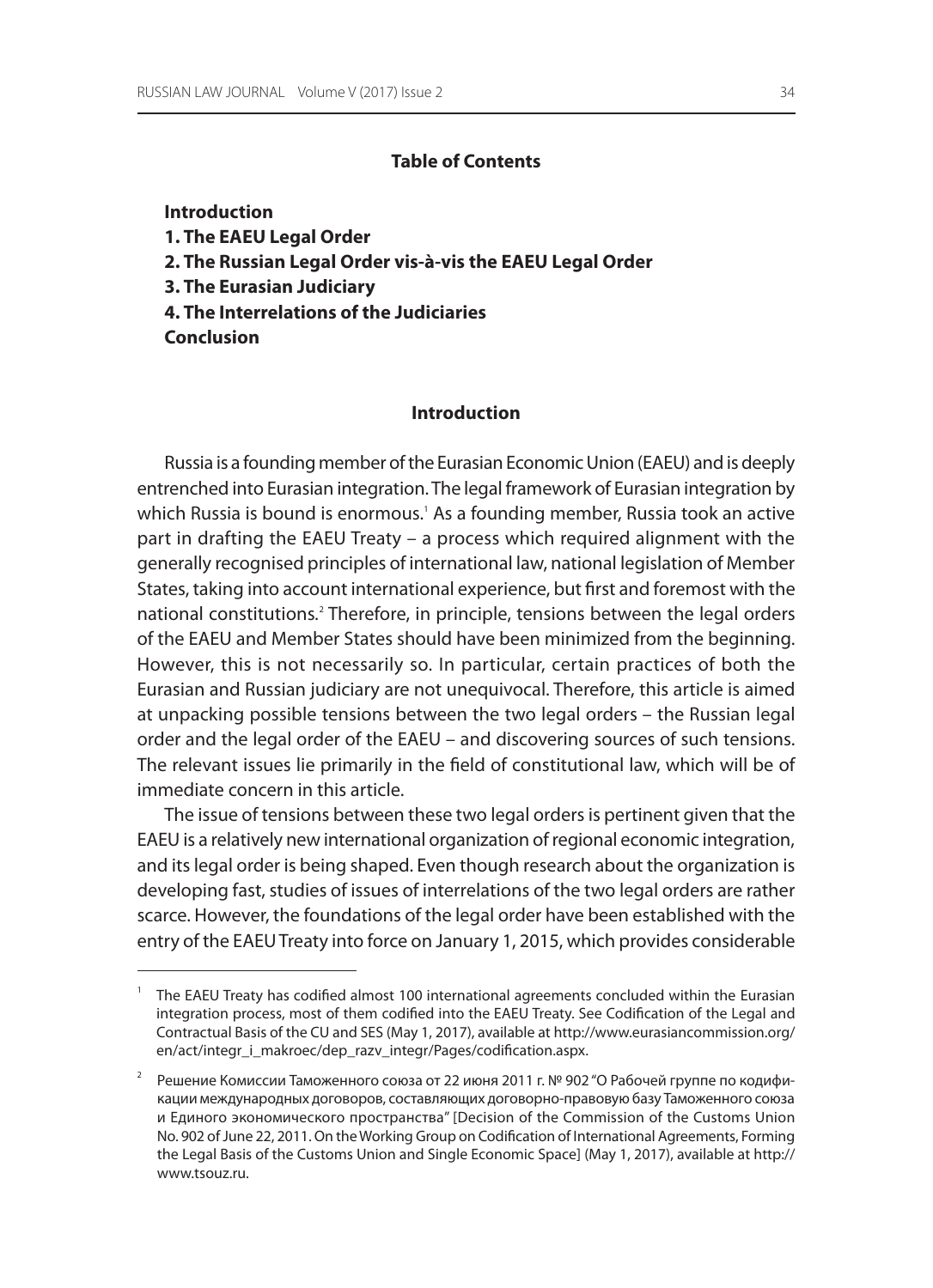ground for analysis.<sup>3</sup> Moreover, although there is very limited jurisprudence of the EAEU Court, this article will rely on the jurisprudence of the preceding court – the Court of the Eurasian Economic Community (hereinafter – EurAsEC) – as certain cases can shed some light on the existent and possible future tensions between the legal orders. The EAEU Court comes in place of the EurAsEC Court, which was a judicial body of the now defunct Eurasian Economic Community, and of the Customs Union and the Single Economic Space.<sup>4</sup> Although the issue of succession between the two courts is somewhat blurred (the initial idea to ensure full legal succession was abandoned<sup>s</sup>), the case-law of the EurAsEC Court remains in force.<sup>6</sup>

Further pertinence of the topic is explained by a number of recent rulings handed out by the Constitutional Court of the Russian Federation, in particular those related to the European Court of Human Rights (hereinafter – ECtHR).<sup>7</sup> Although such rulings did not concern the EAEU, their indirect effect can be significant, as will be explored.

In order to achieve the stated aim, each of the article sections tries to identify sources for both direct and indirect tensions (in fact, the duality of tensions is a recurring theme throughout the article). The first section is devoted to unpacking the EAEU legal order in terms of its structure and functioning. The second section looks into how Russian law sees external law, including the law of the EAEU. The third section analyses the place and role of the Eurasian judiciary and the changes in the powers that it endured as possible sources for tensions. The fourth section looks deeper into case-law and covers the relations of national courts and the Eurasian judiciary.

Apart from the two legal orders, which are in the focus of the article, certain interventions are made into a third one – the legal order of the European Union (EU). One of the reasons is that it has been constantly reiterated on various levels,

 $3$  Treaty on the Eurasian Economic Union of May 29, 2014 (May 1, 2017), available at https://docs. eaeunion.org/docs/en-us/0003610/itia\_05062014.

<sup>4</sup> Смирнов Е.А. Осуде [Evgeny A. Smirnov, *About the Court*] (May 1, 2017), available at http://sudevrazes. org/main.aspx?guid=18751.

<sup>5</sup> Евразийская интеграция: роль Суда [*Euroasian Integration: The Role of the Court*] 131 (T.N. Neshataeva (ed.), Moscow: Statute, 2015).

<sup>6</sup> Договор о прекращении деятельности Евразийского экономического сообщества от 10 октября 2014 г. [Treaty on Termination of Functioning of the Eurasian Economic Community of October 10, 2014], Art. 3, Para. 3 (May 1, 2017), available at http://www.consultant.ru/document/ cons\_doc\_LAW\_170016/.

<sup>7</sup> Постановление Конституционного Суда РФ от 19 января 2017г. №1-П, Российская газета, 3 февраля 2017 г., № 7190(24) [Ruling of the Constitutional Court of the Russian Federation No. 1-P of January 19, 2017, Rossiyskaya Gazeta, February 3, 2017, No. 7190(24)]; Постановление Конституционного Суда РФ от 14 июля 2015 г. № 21-П, Вестник Конституционного Суда РФ, 2015, № 5 [Ruling of the Constitutional Court of the Russian Federation No. 21-P of July 14, 2015, Bulletin of the Constitutional Court of the Russian Federation, 2015, No. 5].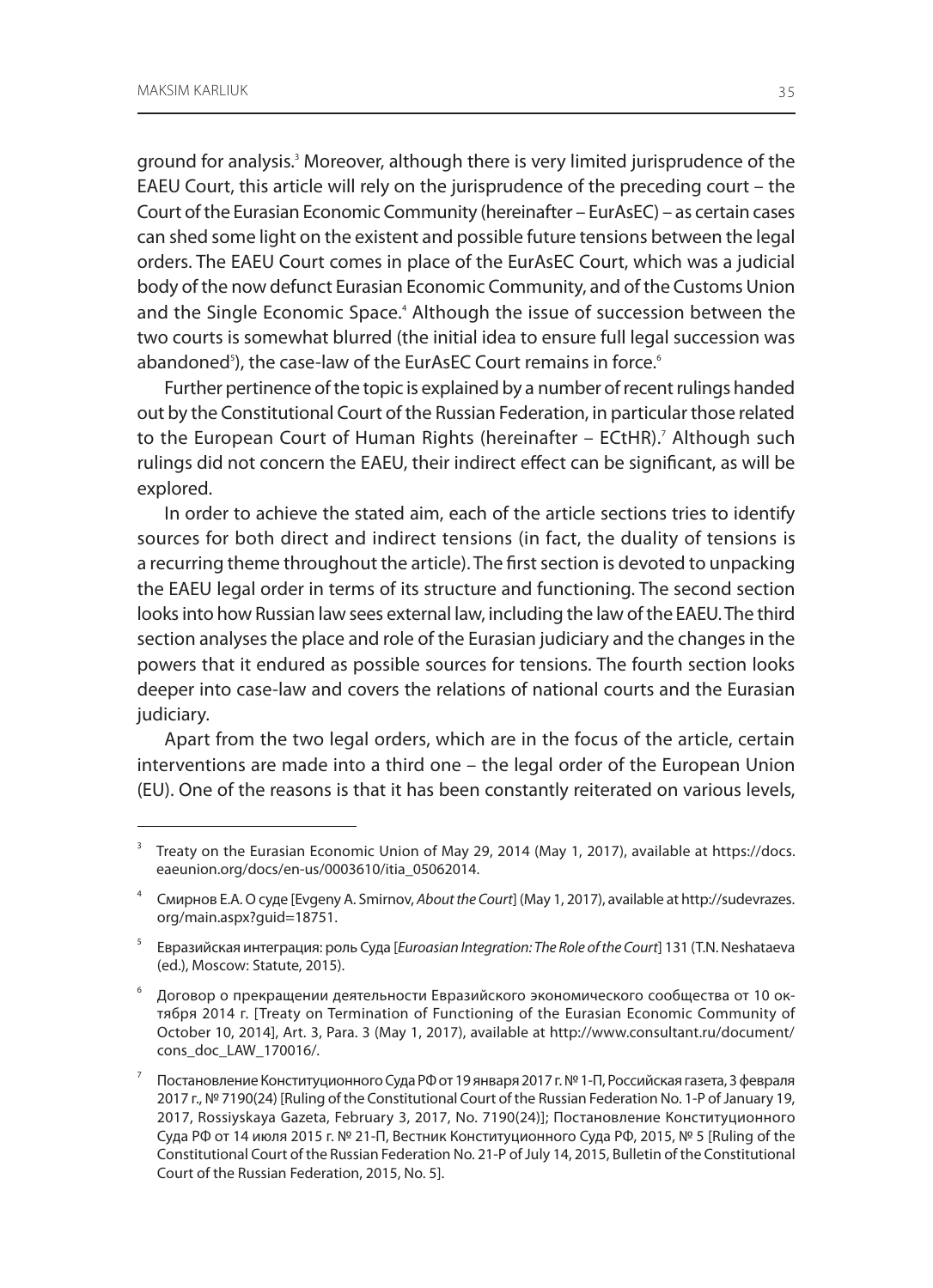including the highest political ones, that the EAEU follows the best practices of the EU. <sup>8</sup> However, apart from declarations, the EAEU and EU legal orders have similar features indeed, and the EAEU Court has been regularly citing the case-law of the Court of Justice of the European Union (CJEU). Therefore, where necessary, some comparison will be made to the EU.

### **1. The EAEU Legal Order**

From a theoretical perspective, a legal order can be defined as a totality of legal rules regulating a certain community.<sup>9</sup> However, such a totality only constitutes an order if the norms constitute a unity.<sup>10</sup> Moreover, certain hierarchy between legal rules is "[i]nherent in the concept of the legal order."<sup>11</sup> The notion of a legal order was initially primarily associated with states, therefore, with regard to international organizations, which started appearing since the  $19<sup>th</sup>$  century, it was not immediately clear that they can have their own legal order.<sup>12</sup> Such recognition was developed only in the 20<sup>th</sup> century, and has only become definitively accepted since 1945.<sup>13</sup> Such a legal order, with a basis in the constituent instrument, is both distinct from the legal orders of Member States and from the international legal order.14

Turning to the EAEU, its legal order received the name of the "law of the Union," as it is referred to in the EAEU Treaty. Although the notion is not defined, according to Art. 6 it consists of the EAEU Treaty itself, international agreements in the EAEU framework, international agreements of the EAEU with third parties, as well as decisions and orders of the EAEU institutions. Recommendations, not being obligatory, do not form part of the law of the Union. The major innovation within the law of the EAEU is the principle of direct applicability.<sup>15</sup> In a majority

<sup>8</sup> *See* Guillaume Van der Loo & Peter Van Elsuwege, *Competing Paths of Regional Economic Integration in the Post-Soviet Space*, 37(4) Review of Central and East European Law 422, 433 (2012). *See also* Roman Goncharenko, *Russia Plans Eurasian Union on EU Model*, DW, December 26, 2011 (May 1, 2017), available at http://www.dw.de/russia-plans-eurasian-union-on-eu-model/a-15615047.

<sup>9</sup> Henry G. Schermers & Niels Blokker, *International Institutional Law: Unity within Diversity* 1140 (Leiden: Martinus Nijhoff Publishers, 2003).

<sup>&</sup>lt;sup>10</sup> Hans Kelsen, *The Concept of the Legal Order*, 27(1) American Journal of Jurisprudence 64 (1982).

<sup>&</sup>lt;sup>11</sup> Schermers & Blokker 2003, at para. 1341.

<sup>12</sup> *Id.* Para. 1142.

 $13$  *Id.* 

<sup>&</sup>lt;sup>14</sup> However, even though the separateness of the legal order of international organizations from the legal order of states is generally accepted, there is more discussion regarding it being separate from the international legal order. *See* on both issues *id.* Para. 1142 and relevant footnotes.

<sup>&</sup>lt;sup>15</sup> Initially, it was introduced with the establishment of the Commission of the Customs Union in 2011.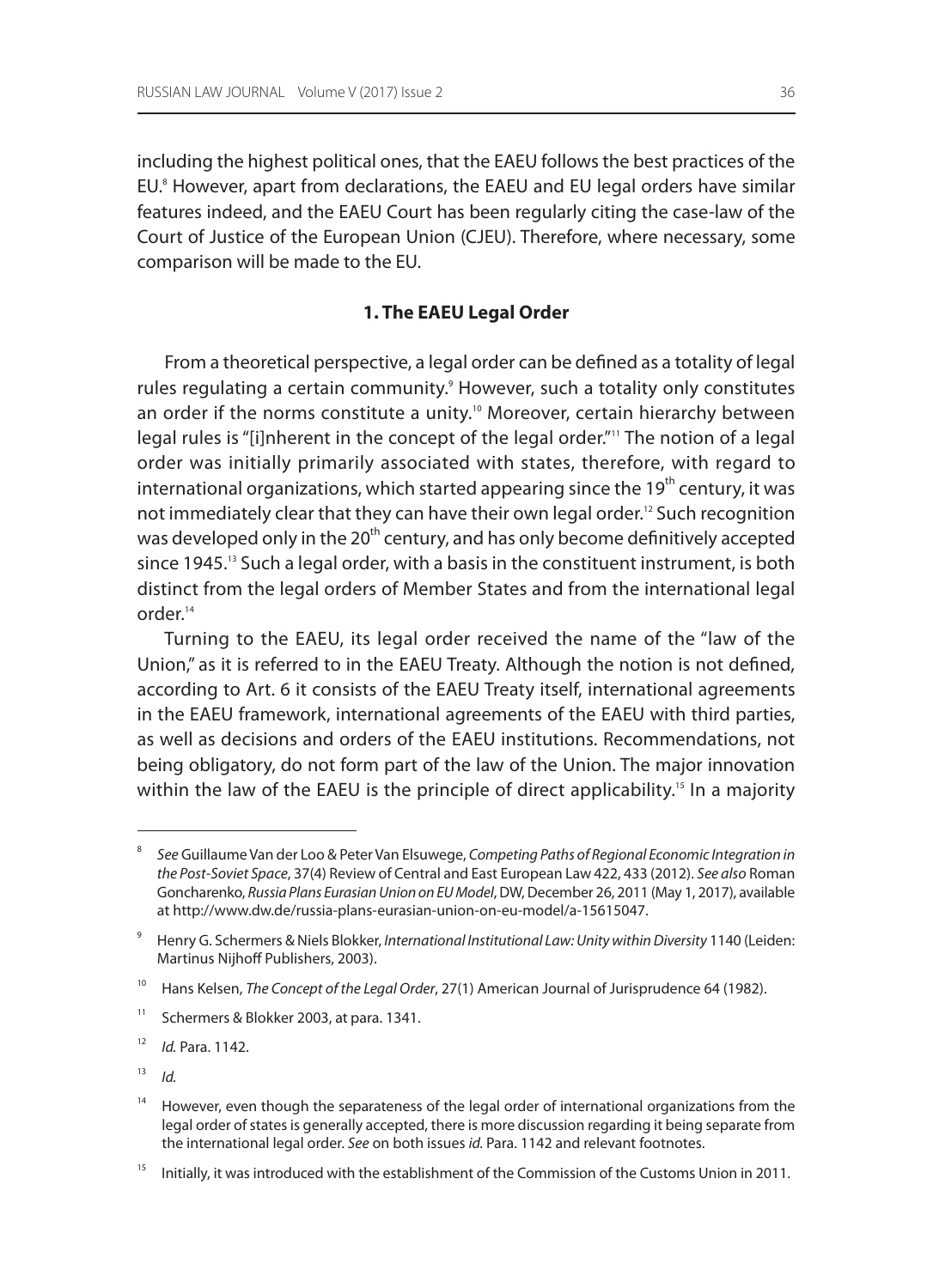of past cases, acts had to be implemented using national procedures in order to have some legal effect. Currently, certain acts do not require any procedures for implementation, so in theory, they become part of national law immediately. The EAEUTreaty gives such effect to decisions of the main regulatory body of the EAEU – Eurasian Economic Commission (hereinafter – Commission), – which are described as acts that have a normative character and are *directly applicable* on the territory of Member States.16

However, the overall effect of EAEU law within the national legal orders of Member States is unclear. The EAEU Treaty does not specify the relation of legal force between Union acts and national legislation. The regulation on the Eurasian Economic Commission provides that decisions of the Commission are *binding* on Member States.17 However, there is nothing on supremacy of Commission decisions over national law. To compare, one of the drafts of the EAEUTreaty had the following provision:

legal acts of the Union shall be *binding*, shall have *direct applicability* on the territories of Member States, and shall have *priority* over the legislation of Member States<sup>18</sup>

Therefore, the drafters of the final version of the EAEUTreaty did not only decide to limit themselves to the binding nature of the Commission decisions instead of all EAEU legal acts, but also have decided to exclude the notion of *priority* over national law. This means the final EAEU provisions are limited to the binding character and direct applicability of certain acts, but their legal consequences are not described. This means that priority (or supremacy) is not regulated by the Treaty.

Therefore, formally, there is little space for tensions posed by the EAEU legal order, unless supremacy is introduced into the EAEUTreaty. However, as it is known from the EU practice, supremacy was not defined by the founding treaties, but was established by the European Court of Justice (hereinafter – ECJ) teleologically.<sup>19</sup> Similarly, supremacy could be identified by the EAEU Court, although the ability of the EAEU Court to do a similar job has been diminished as compared to its predecessor:

<sup>&</sup>lt;sup>16</sup> Pt. 3 of the Regulation on the Eurasian Economic Commission, Annex 1 to the Treaty on the Eurasian Economic Union of May 29, 2014 (May 1, 2017), available at https://docs.eaeunion.org/docs/ en-us/0003610/itia\_05062014.

<sup>17</sup> *Id.* Pt. 13, para 1.

<sup>&</sup>lt;sup>18</sup> Проект договора о Евразийском экономическом союзе [Draft Treaty on the Eurasian Economic Union] (May 1, 2017), available at http://kazenergy.com/ru/2012-09-05-04-11-04/2011-05-13-18-20- 44/10777-2013-09-10-07-03-15.html.

<sup>19</sup> *See, e.g.*, Bruno de Witte, *Direct Effect, Primacy, and the Nature of the Legal Order* in *The Evolution of EU Law* 323–362 (P. Craig & G. de Búrca (eds.), Oxford: Oxford University Press, 2011).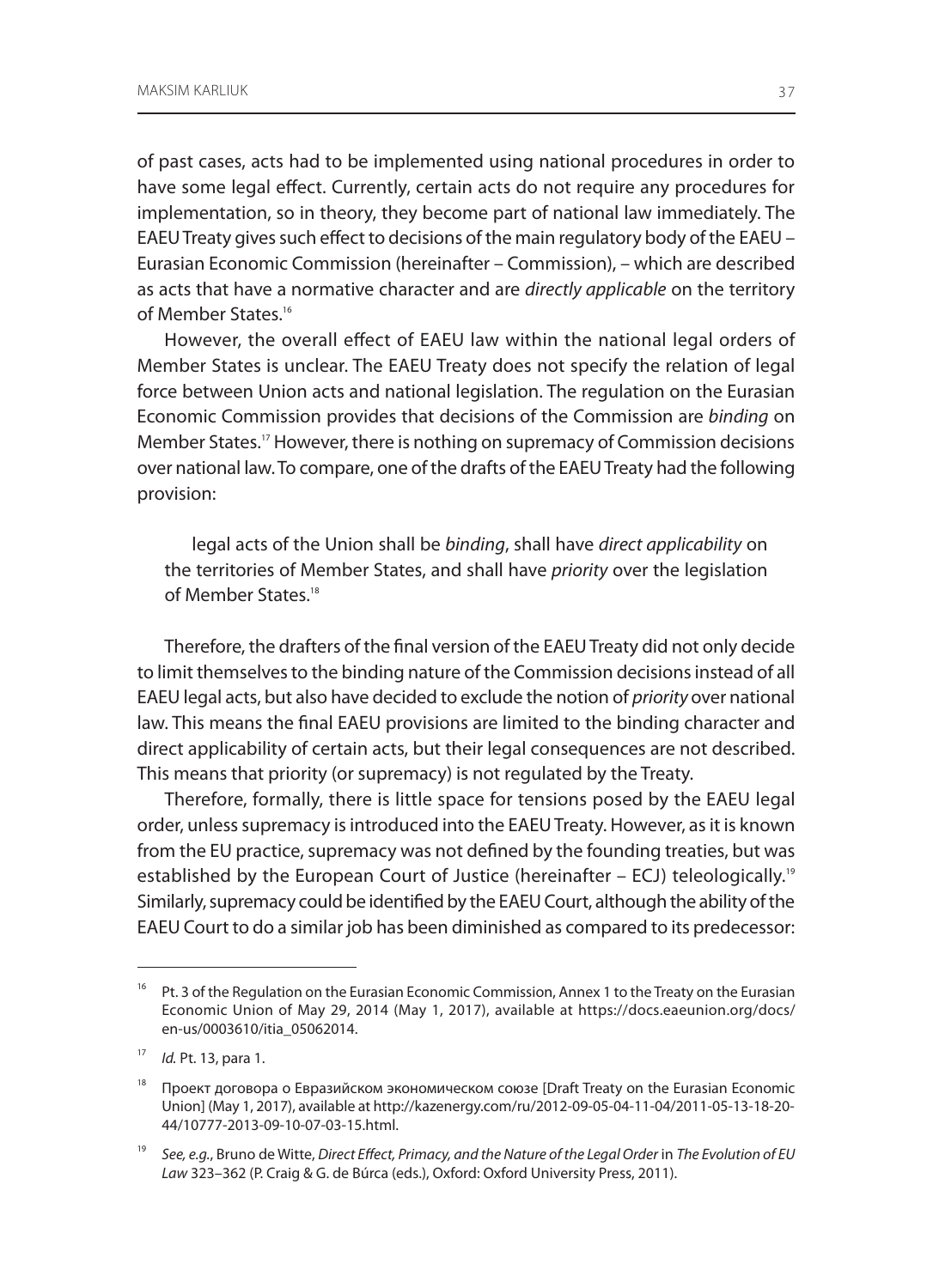it has lost a number of powers, the biggest being the preliminary ruling procedure.<sup>20</sup> However, this could also be done by a joint interpretation of Member States.<sup>21</sup>

Effective functioning of a legal order requires mechanisms for its maintenance and enforcement. Therefore, essential part of the EAEU legal order is the permanent judicial body – the EAEU Court, – since its aim is ensuring uniform application of Union law by Member States and institutions.<sup>22</sup> Although there are doubts that the EAEU Court is able to achieve its aim, a separate judicial authority responsible for the legal order is crucial.<sup>23</sup>

#### **2. The Russian Legal Order vis-à-vis the EAEU Legal Order**

The aforementioned description of the EAEU legal order calls for two major inquiries into the relations with the Russian legal order: the effect of EAEU treaties (i.e. the EAEU founding treaty, international agreements concluded in the EAEU framework and international agreements of the EAEU with third parties) and the directly applicable decisions of the Commission.

To start with, Russian participation in the EAEU is based on Art. 79 of the Constitution:

The Russian Federation may participate in interstate associations and transfer to them part of its powers according to international treaties and agreements, if this does not involve the limitation of the rights and freedoms of man and citizen and does not contradict the principles of the constitutional system of the Russian Federation.<sup>24</sup>

This provision talks about Russia's participation in international organizations in a wide sense. It should not be understood as giving a *right* to participate in international organizations, since it is hard to imagine a sovereign country not being able to join an international organization without an explicit provision for such

<sup>20</sup> Maksim Karliuk, *The Limits of the Judiciary within the Eurasian Integration Process* in *The Eurasian Economic Union and the European Union: Moving toward a Greater Understanding* 171 (A. Di Gregorio & A. Angeli (eds.), The Hague: Eleven International Publishing, 2017).

<sup>&</sup>lt;sup>21</sup> Pt. 47 of the Statute of the EAEU Court provides that the Court's "clarifications of provisions of the Treaty" do not deprive the Member States of the right for joint interpretation. *See* the Statute of the Court of the Eurasian Economic Union, Annex 2 to the Treaty on the Eurasian Economic Union of May 29, 2014 (May 1, 2017), available at https://docs.eaeunion.org/docs/en-us/0003610/itia\_05062014.

<sup>22</sup> *Id.* Pt. 2.

<sup>23</sup> *See* Karliuk 2017. *See also* further in the article.

<sup>&</sup>lt;sup>24</sup> Конституция Российской Федерации, принята всенародным голосованием 12 декабря 1993 г., Собрание законодательства РФ, 2014, №31, ст. 4398 [Constitution of the Russian Federation enacted by the national referendum on December 12, 1993, Legislation Bulletin of the Russian Federation, 2014, No. 31, Art. 4398].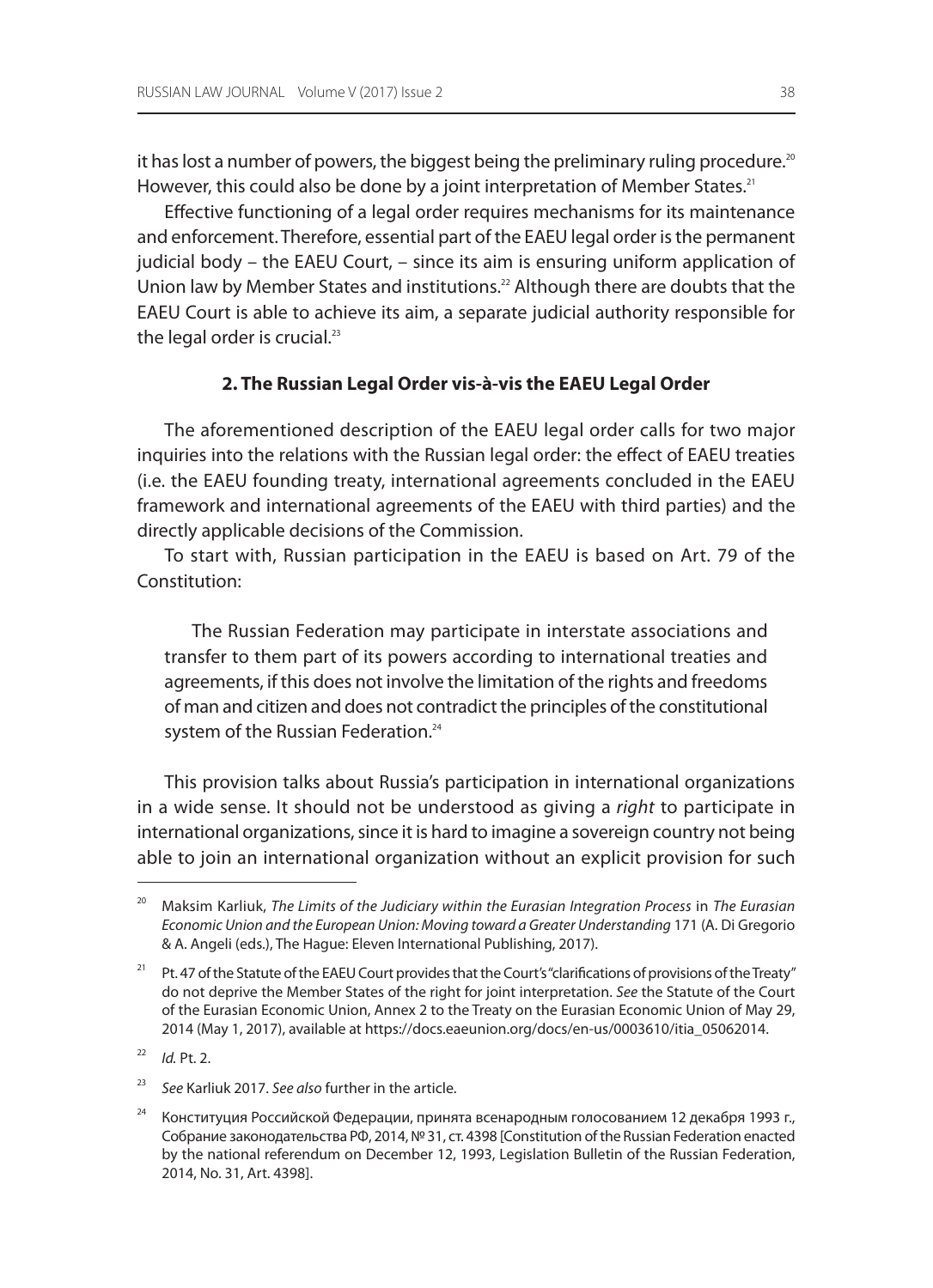a right in its constitution, especially as not all countries have such a provision. This is especially so given the fact that Russia became a member of a number of international organizations prior to the entry into force of the Constitution.<sup>25</sup> Moreover, absence of the explicit "right" to withdraw from an international organization does not mean that the country cannot pursue this option. Therefore, this provision's focus is other than permission. The focus is rather on the transfer of powers and conditions thereof, which will be crucial in further examination. Thus, there are three conditions under which Russia can join an international organization and transfer powers. First, the transfer of powers is only possible by means of an international agreement (ratified by a federal law<sup>26</sup>). Second, such an international agreement cannot limit the rights and freedoms of individuals. Third, the international agreement must not contradict the principles of the constitutional system. Indeed, limitations of transfer of powers are common, e.g. among the countries that joined the EU. Thus, the Danish constitution specifically required that the powers vested in the constitution might only be transferred to a specific extent.<sup>27</sup> In fact, the limited character of transfer was a pre-requisite in the majority of the European countries.<sup>28</sup>

It must be noted that the Russian Constitution and other constitutional norms do not distinguish the EAEU in any respect, which could have given the latter's legal order some additional weight or value. For instance, in the case of the EU, a number of EU Member States, such as Estonia, France, Germany, Latvia and Lithuania make such distinctions.<sup>29</sup> It must be concluded from this that general rules applicable to

27 Magdalena M. Martin Martinez, *National Sovereignty and International Organizations* 122 (The Hague: Kluwer Law International, 1996).

28 *Id.*

<sup>&</sup>lt;sup>25</sup> Комментарий к Конституции Российской Федерации [Commentaries on the Constitution of the Russian Federation] (L.V. Lazarev (ed.), Moscow: Novaya pravovaya kul'tura, 2009) (May 1, 2017), also available at http://constitution.garant.ru/science-work/comment/5366634/chapter/3/#block\_79.

<sup>&</sup>lt;sup>26</sup> Федеральный закон от 15 июля 1995 г. № 101-ФЗ "О международных договорах Российской Федерации", Собрание законодательства РФ, 1995, № 29, ст. 2757 [Federal law No. 101-FZ of July 15, 1995. On International Treaties, Legislation Bulletin of the Russian Federation, 1995, No. 29, Art. 2757], Art. 15.

<sup>29</sup> *See, e.g.*, Constitution of the Republic of Estonia Amendment Act, September 14, 2003 (May 1, 2017), available at http://www.president.ee/en/republic-of-estonia/the-constitution/. The main provisions are: § 1. Estonia may belong to the European Union, provided the fundamental principles of the Constitution of the Republic of Estonia are respected. § 2. When Estonia has acceded to the European Union, the Constitution of the Republic of Estonia is applied without prejudice to the rights and obligations arising from the Accession Treaty. *See also* Constitutional Act of the Republic of Lithuania on Membership of the Republic of Lithuania in the European Union, July 13, 2004 (May 1, 2017), available at http://www.lrs.lt/upl\_files/Lietuvos\_pirmininkavimas\_ES/dokumentai/CONSTITUTIONAL\_ ACT.pdf. Additionally *see The Impact of EU Accession on the Legal Orders of New EU Member States and (Pre-)Candidate Countries: Hopes and Fears* (A.E. Kellermann et al. (eds.), The Hague: TMC Asser Press, 2006). *See also* Art. 23 of the Basic Law for the Republic of Germany, Germany 1949 (rev. 2012) (May 1, 2017), available at https://www.constituteproject.org/constitution/German\_Federal\_ Republic\_2012?lang=en, and Art. 88 of the Constitution of France, France 1958 (rev. 2008) (May 1, 2017), available at https://www.constituteproject.org/constitution/France\_2008?lang=en.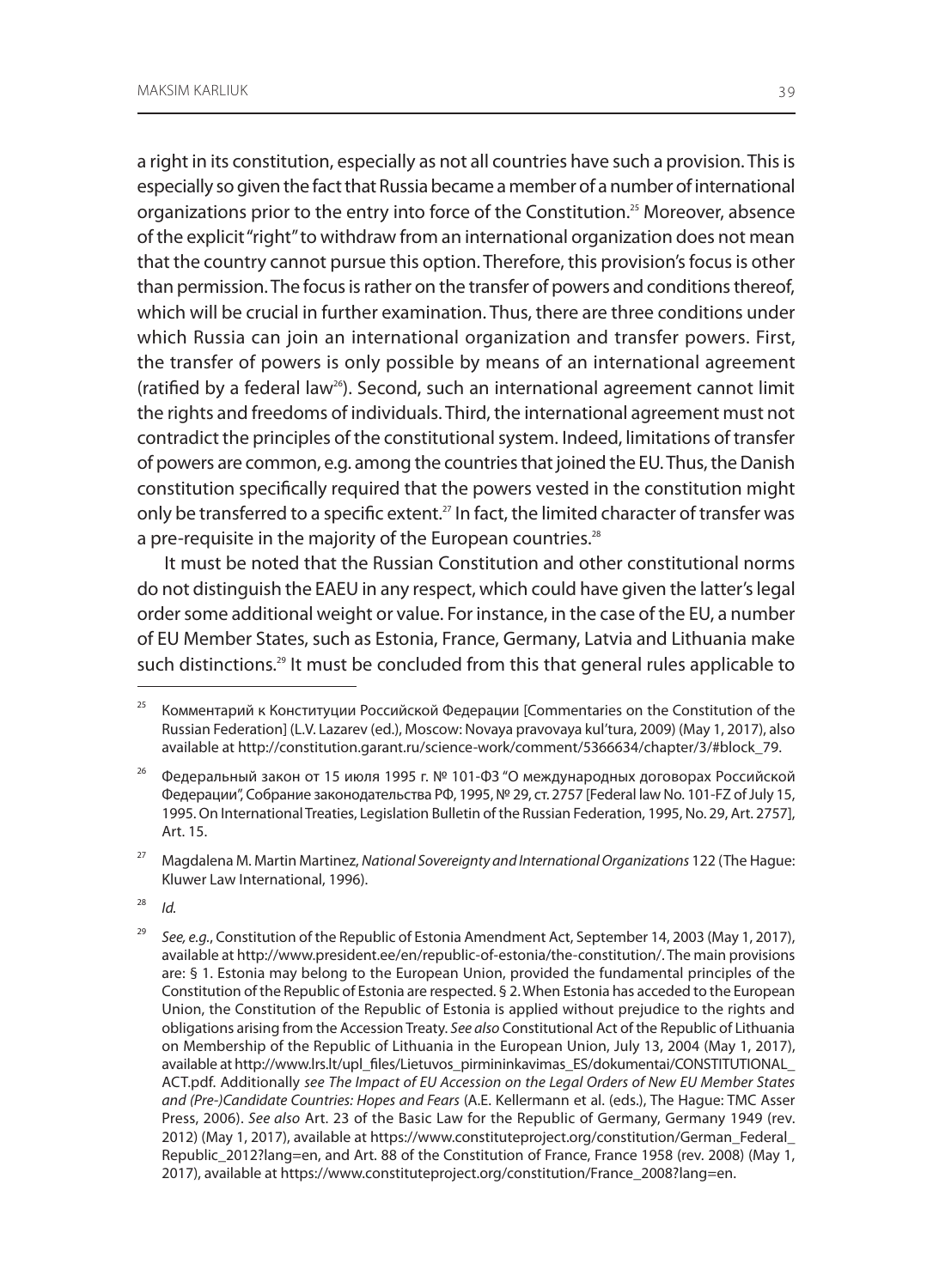international law and international treaties must be consulted in order to clarify the effect of the EAEU Treaty itself. Art. 15(4) of the Constitution provides:

The universally-recognized norms of international law and international treaties and agreements of the Russian Federation shall be a component part of its legal system. If an international treaty or agreement of the Russian Federation fixes other rules than those envisaged by law, the rules of the international agreement shall be applied.

Based on this provision, it is observed in literature that Russia has adopted the strictest available option of supremacy of rules of international law.<sup>30</sup> According to the above mentioned provision, international agreements form part of the Russian legal system and possess supremacy over national law. It is crucial that the wording chosen for the provision is "part of its legal system" rather than "part of Russian (legislation)," which in certain interpretation could invoke the principle *lex posteriori derogat legi priori*, and future laws could prevail.<sup>31</sup> The second sentence of the provision traces back to the 1992 law amending the 1978 Constitution of the Russian Federation, which, however, established supremacy only with regard to the internationally recognized human rights rules.<sup>32</sup> The Constitutional Court established that international agreements prevail over all national rules, and not only laws.<sup>33</sup> The only exception is the Constitution itself, as "international treaties of the Russian Federation that do not correspond to the Constitution of the Russian Federation, shall not be implemented or used."34 Thus, if an international agreement establishes rules necessary to change certain provisions of the Constitution, a decision on its obligatory force for Russia

<sup>30</sup> Исполинов А.С. Статус международных договоров в национальном праве: некоторые теоретические и практические аспекты, 1(94) Российский юридический журнал 191 (2014) [Alexey S. Ispolinov, *A Status of International Treaties in the National Law: Some Theoretical and Practical Aspects*, 1(94) Russian Juridical Journal 191 (2014)]. However, it must be noted that such problem-setting is far from clear, since the whole idea, which can be deduced from such statements, reminds of an approach of a bargaining position regarding how closely one has to follows and respect international law (e.g. in some respect similar to WTO tariff negotiations).

<sup>31</sup> *See more in* Марочкин С.Ю. Действие и реализация норм международного права в правовой системе Российской Федерации [Sergey Yu. Marochkin, *Action and Implementation of International Law in the Legal System of the Russian Federation*] (Moscow: Norma, 2011).

<sup>&</sup>lt;sup>32</sup> Закон РФ от 21 апреля 1992 г. № 2708-1 "Об изменениях и дополнениях Конституции (Основного Закона) Российской Советской Федеративной Социалистической Республики," Российская газета, 1992, № 111 [Law of the Russian Federation No. 2708-I of April 21, 1992. On Amendments and Addenda to the Constitution (Basic Law) of the Russian Soviet Federative Socialist Republic, Rossiyskaya Gazeta, 1992, No. 111]; *See also* Конституция Российской Федерации: доктринальный комментарий (постатейный) [Constitution of the Russian Federation: The Doctrinal Comment (Itemized)] (Yu.A. Dmitrieva (ed.), Moscow: Delovoy Dvor, 2009).

<sup>&</sup>lt;sup>33</sup> Определение Конституционного Суда РФ от 3 июля 1997 г. № 87-О, Вестник Конституционного Суда РФ, 1997, № 5 [Decision of the Constitutional Court of the Russian Federation No. 87-O of July 3, 1997, Bulletin of the Constitutional Court of the Russian Federation, 1997, No. 5].

Art. 125(6) of the Constitution of the Russian Federation.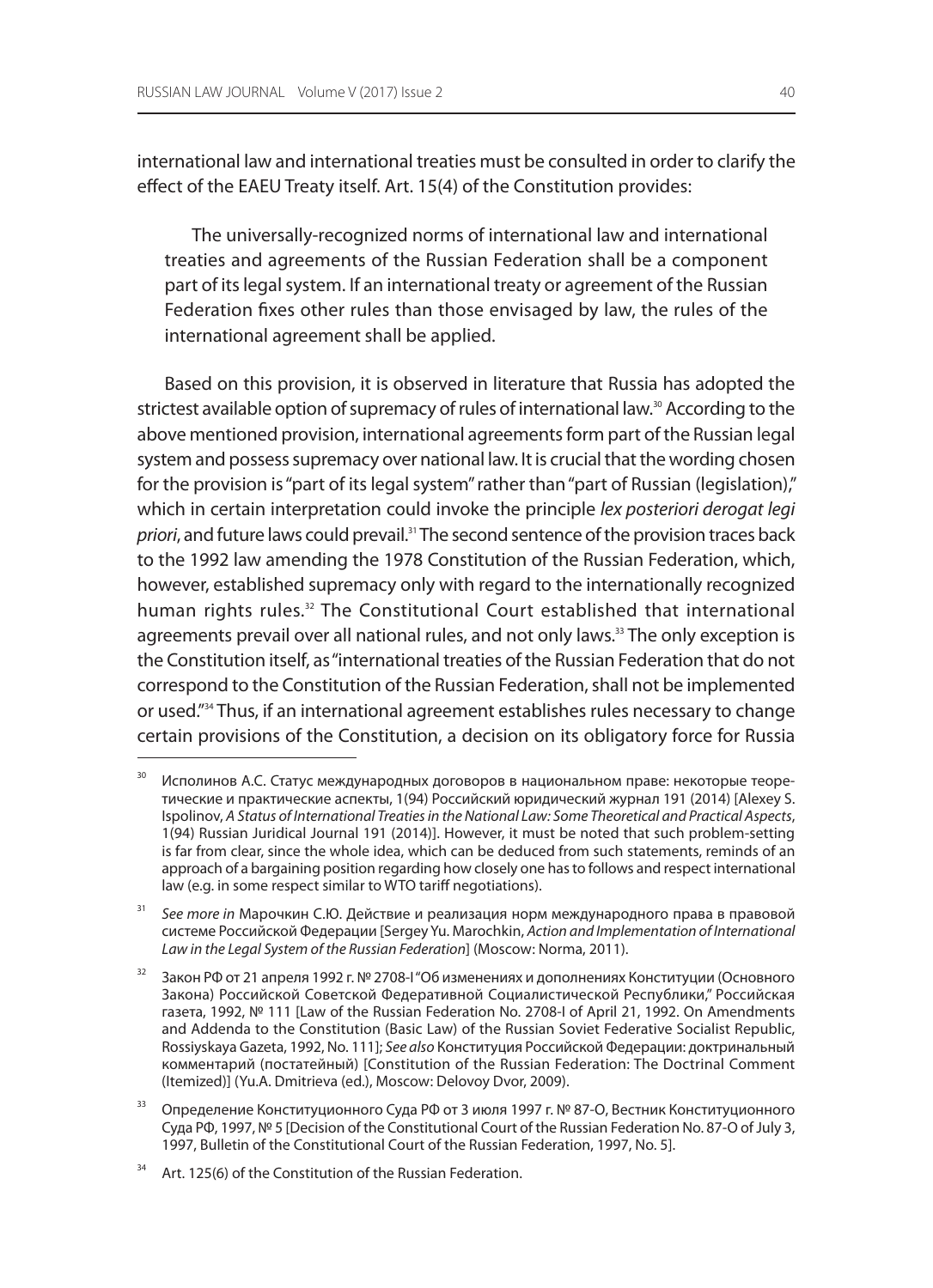is only possible in a form of a federal law after introduction of the corresponding amendments into the Constitution or after the revision of its provisions.<sup>35</sup> The Supreme Court of the Russian Federation has explained that national courts cannot apply national legal rules that are different from the rules established by an international agreement ratified by a federal law – in this case, rules of such an agreement apply.<sup>36</sup> Similarly, the range of international agreements possessing priority over Russian laws is limited to those ratified by a federal law.<sup>37</sup> As a result, the EAEU Treaty is part of Russian national law as well and has priority over its legislation, albeit with certain limitations and although the Treaty itself does not provide for it.

As for decisions of the Commission, which under the EAEU Treaty are directly applicable on the territory of Member States, the situation is less clear from the point of view of Russian constitutional law. Back in 2006 the Economic Court of the Commonwealth of Independent States, performing the duties of the EurAsEC Court,<sup>38</sup> analysed the legislation of EurAsEC Member States and came to the conclusion that there was no national constitutional basis for direct applicability of EurAsEC acts.<sup>39</sup>

However, there are wide disparities between the EAEU Member States in this respect, which range from recognizing Commission decisions as functioning law of the land alongside international treaties (Kazakhstan) to their essentially sublegislative character (Belarus). The Constitution of Kazakhstan states: "…international treaty *and other commitments* of the Republic… shall be the functioning law in the Republic of Kazakhstan".40 The Constitutional Council of the Republic of Kazakhstan has ruled

Art. 22 of the Law on International Treaties.

<sup>&</sup>lt;sup>36</sup> Постановление Пленума Верховного Суда РФ от 31 октября 1995 г. № 8 "О некоторых вопросах применения судами Конституции Российской Федерации при осуществлении правосудия," Вестник Верховного Суда РФ, 1996, № 1 [Ruling of the Plenum of the Supreme Court of the Russian Federation No. 8 of October 31, 1995. On Certain Issues of Application of the Constitution of the Russian Federation by the Courts during Administration of Justice, Bulletin of the Supreme Court of the Russian Federation, 1996, No. 1], part 5, sec. 2.

<sup>37</sup> *Id.*

<sup>38</sup> Решение Межгосударственного Совета ЕврАзЭС от 27 апреля 2003 г. № 123 "Об организации функционирования Суда Евразийского экономического сообщества," Информационный бюллетень ЕврАзЭС, 2003, № 5, с. 150 [Decision of the EurAsEC Interstate Council No. 123 of April 27, 2003. On Organization of Functioning of the Court of the Eurasian Economic Community, EurAsEC Information Bulletin, 2003, No. 5, at 150].

Консультативное заключение Экономического Суда СНГ от 10 марта 2006 г. № 01-1/3-05 "По запросу Интеграционного Комитета Евразийского экономического сообщества о толковании части второй статьи 1, части первой статьи 14 Договора об учреждении Евразийского экономического сообщества от 10 октября 2000 года" [Consultative Opinion of the CIS Economic Court No. 01-1/3-05 of March 10, 2006. At the Request of the Integration Committee of the Eurasian Economic Community about Interpretation of Articles 1(2) and 14(2) of the Treaty on the Establishment of the Eurasian Economic Community of October 10, 2000] in Решения Экономического Суда Содружества Независимых Государств, 1992–2006 [Decisions of the Economic Court of the Commonwealth of Independent States, 1992–2006] 540 (Minsk: Kovcheg, 2007).

<sup>40</sup> Art. 4(1) of the Constitution of the Republic of Kazakhstan. *See* Kazakhstan 1995 (rev. 2011) (May 1, 2017), available at https://www.constituteproject.org/constitution/Kazakhstan\_2011?lang=en, emphasis added.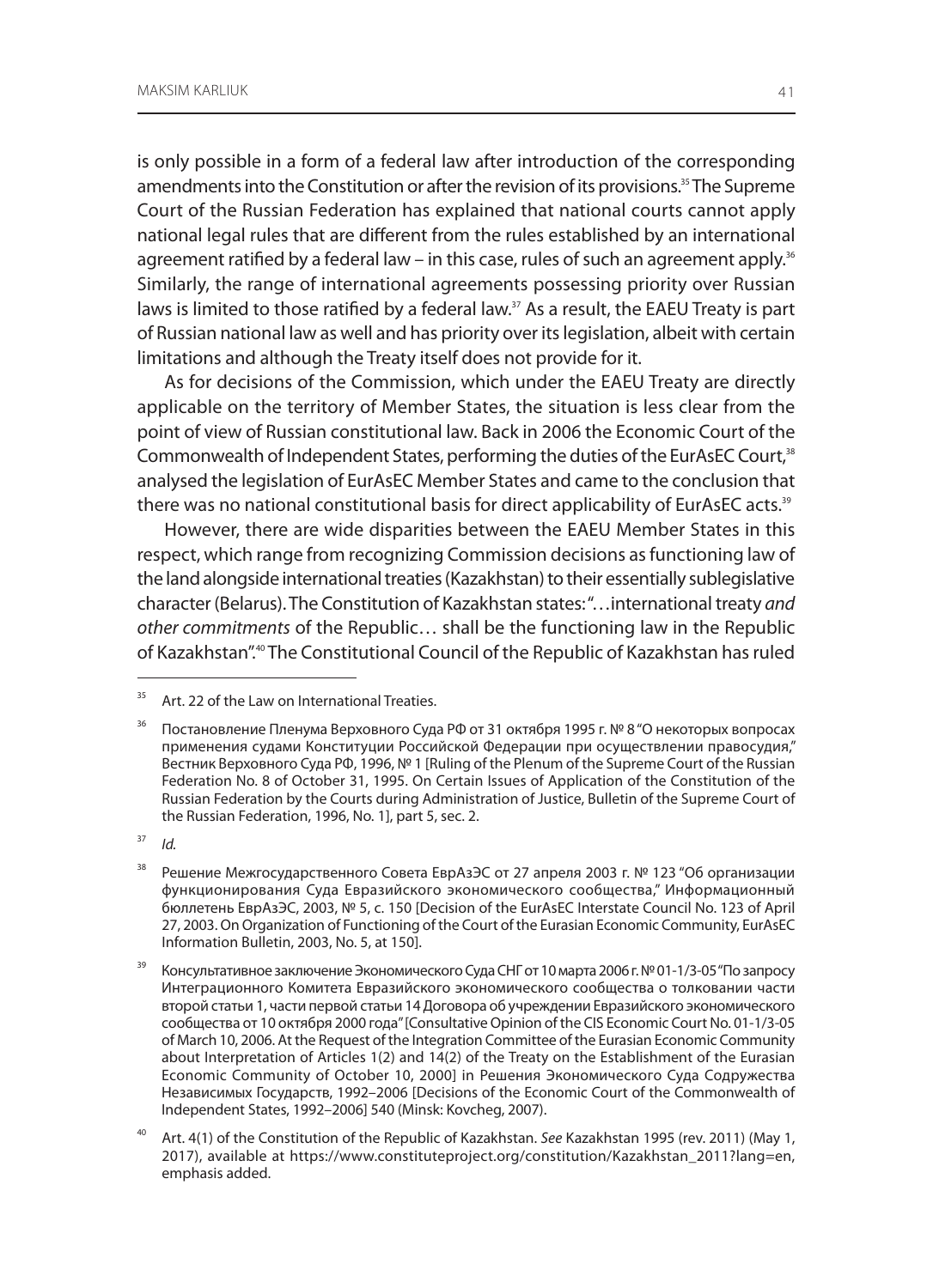that the obligations of Kazakhstan that stem from decisions of the Commission of the Customs Union (predecessor of the EAEU Commission) fall under the category of "other commitments" under the Constitution.<sup>41</sup>

In the Belarusian legal system, the Constitutional Court of the Republic of Belarus has powers to deliver opinions on the conformity of Commission decisions not only to the Constitution and ratified international agreements, but also to laws and decrees of the President.42 This is in fact an improvement to the previous situation, where the Constitutional Court could unilaterally find such acts inapplicable,<sup>43</sup> which it cannot do any longer following legislative changes.<sup>44</sup> In any event, Commission decisions are still essentially considered hierarchically lower than laws and decrees of the President.

There are no separate provisions regarding acts of international institutions in Russian constitutional law. However, the Constitutional Court of the Russian Federation delivered a ruling that gives jurisdiction to rule on the constitutionality of decisions of the Commission based on human rights concerns and foundations of constitutional order.45 This position of the Constitutional Court could serve as a potential source for tensions and the whole idea will be crucial to the discussion that will ensue later in the article.

#### **3. The Eurasian Judiciary**

Another source for tensions between the two legal orders could come from direct rulings against the state. However, such instances are rather limited in the EAEU legal order, since in the case of Member States failing to comply with EAEU law, the main regulatory body – the EAEU Commission – cannot any longer refer them to the EAEU Court. The Commission is deprived of such a function, which, however

<sup>41</sup> Нормативное постановление Конституционного Совета Республики Казахстан от 5 ноября 2009 г. № 6 "Об официальном толковании норм статьи 4 Конституции Республики Казахстан применительно к порядку исполнения решений международных организаций и их органов" [Normative Ruling of the Constitutional Council of the Republic of Kazakhstan No.6 of November 5, 2009. On Official Interpretation of the Norma of Article 4 of the Constitution of the Republic of Kazakhstan with Regard to Procedure of Implementation of Decisions of International Organizations and Their Bodies], part 4 (May 1, 2017), available at http://www.ksrk.gov.kz/rus/resheniya/?cid=11&rid=533.

<sup>42</sup> Art. 116(4) of the Constitution of the Republic of Belarus. *See* Belarus 1994 (rev. 2004) (May 1, 2017), available at https://www.constituteproject.org/constitution/Belarus\_2004?lang=en.

<sup>&</sup>lt;sup>43</sup> Закон Республики Беларусь от 30 марта 1994 г. № 2914-XII "О Конституционном суде Республики Беларусь" [Law of the Republic of Belarus No. 2914-XII of March 30, 1994. On the Constitutional Court of the Republic of Belarus] (May 1, 2017), available at http://base.spinform.ru/show\_doc.fwx?rgn=1947.

Закон Республики Беларусь от 8 января 2014 г. № 124-3 «О конституционном судопроизводстве» [Law of the Republic of Belarus No. 124-Z of January 8, 2014. On Constitutional Judicial Procedure], Art. 85, paras. 7 & 8 (May 1, 2017), available at http://www.kc.gov.by/main.aspx?guid=21735.

Определение Конституционного Суда РФ от 3 марта 2015 г. № 417-О, Вестник Конституционного Суда РФ, 2015, №3 [Decision of the Constitutional Court of the Russian Federation No. 417-O of March 3, 2015, Bulletin of the Constitutional Court of the Russian Federation, 2015, No. 3].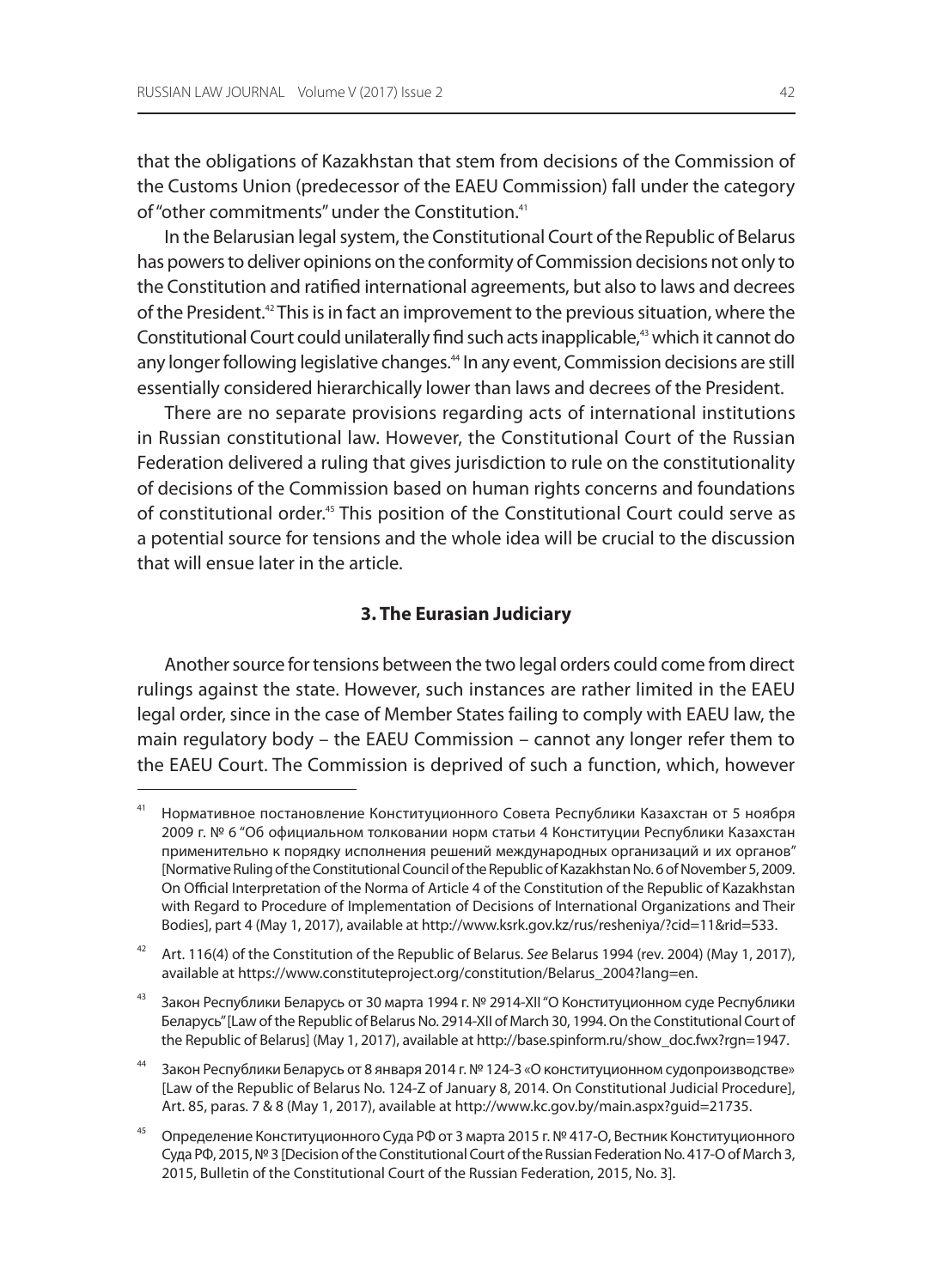limited, was available before.<sup>46</sup> If after the Commission's monitoring of compliance with international agreements, there were reasons to believe that one of the parties had not complied with such agreements or Commission decisions, the Commission Council could inform the relevant party and establish a timeframe to address the infringement. If the decision was not complied with, the Commission Council had the right to refer the issue to the EurAsEC Court. The Court could also introduce reasonable interim measures to ensure compliance with the decision or to prevent possible further infringements. The chance of reaching this stage was small since the Commission Council adopted consensus decisions and an infringing Member State could block any such decision. If the issue appeared before the Court, it was not clear what "reasonable interim measures" would look like. Further, if the Court's decision was not complied with, the issue could be referred to the EurAsEC Supreme Council with unanimous decision making. Regardless of these limitations, the Commission could react to the infringements by Member States, which it no longer can. Now, however, in the case of infringements, only Member States can bring actions against other Member States for non-compliance (which is a novelty compared to EurAsEC).

In the EU, there is a comparable supranational procedure in Art. 258 of the Treaty on the Functioning of the European Union (TFEU).<sup>47</sup> Usually, infringements by Member States are in the form of the non-implementation of obligations under EU law or adoption of domestic legal acts, which contravene the obligations within the organization.48 The existence of an obligatory and exclusive judicial body for these kinds of cases makes the EU different from many other international organizations, and this procedure is the most important tool to ensure the implementation of EU law. The lack of procedure in the EAEU is a return to the common practice in international public law where compliance with international contractual obligations is decided between parties to respective agreements.<sup>49</sup> This does not promote effective judicial control or functioning of the EAEU legal order. Moreover, as many years of EU experience suggest, a Member State rarely brings an action against another Member State to the ECJ, as it is a sign of malevolence and there is the risk of analogous actions against them in the future and Member States prefer political dispute resolution.<sup>50</sup> However, the

<sup>46</sup> Договор оЕвразийской экономической комиссии от 18 ноября 2011 г., Собрание законодательства Российской Федерации, 2012, № 11, ст. 1275 [Treaty on the Eurasian Economic Commission of November 18, 2011, Legislation Bulletin of the Russian Federation, 2012, No. 11, Art. 1275].

<sup>&</sup>lt;sup>47</sup> Consolidated version of the Treaty on the Functioning of the European Union, OJ C 326, 26.10.2012, at 47–390.

<sup>48</sup> Joseph H.H. Weiler, *The Transformation of Europe*, 100(8) Yale Law Journal 2403, 2419 (1991).

<sup>49</sup> Andrew C. Evans, *The Enforcement Procedure of Article 169 EEC: Commission Discretion*, 4 European Law Review 443 (1979).

<sup>50</sup> Paul Craig & Gráinne de Búrca, *EU Law: Text, Cases, and Materials* 433 (5th ed., Oxford: Oxford University Press, 2011). However, in the EAEU practice there is already one case brought by one Member State against the other regarding violations of the EAEU Treaty, *see* Постановление Большой коллегии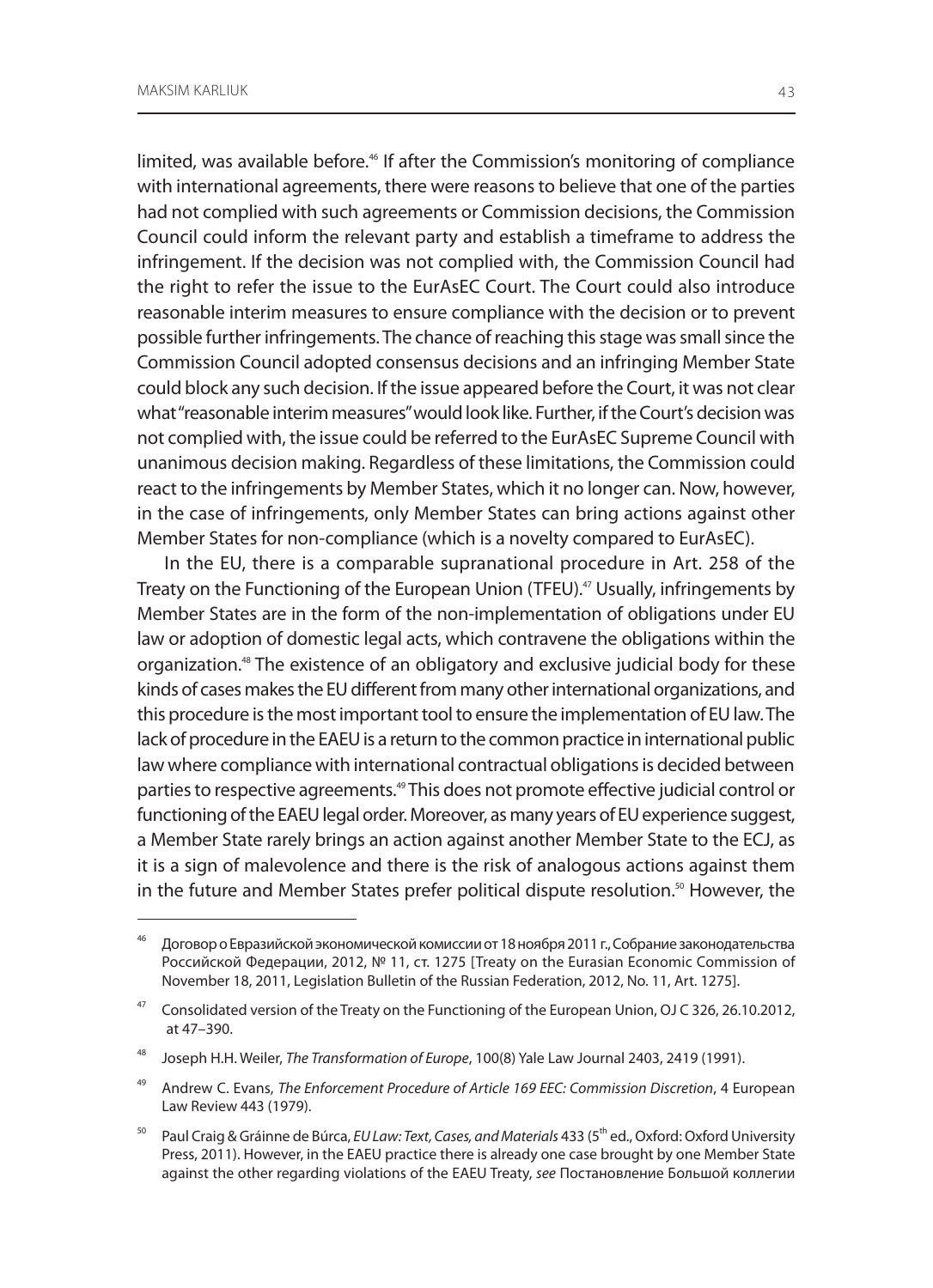actions brought by the European Commission against Member States are common and Member States tend to comply with the decisions of the ECJ against them.<sup>51</sup>

In any event, this will considerably limit challenges against Member States, and there will be less direct pressure on the part of the EAEU Court towards the Russian legal order. However, this does not mean absence of tensions between the legal orders. In fact, the increased ability of Member States to get away with nonimplementation of obligations emanating from the EAEU legal order will create tensions which could remain unaddressed and could build up.

Another procedure that helps eliminating attempts of Member States to circumvent certain legal obligations is the preliminary ruling. It is done by Member States' actions being challenged in their own national courts. This procedure is a system of judicial oversight within the judicial systems of Member States in cooperation with an organization's court. When the issue of interpretation of law of the organization appears before a national court, such a court can stay the case and make an inquiry to the court of the organization for an interpretation. In the EU, when a national court is the court of final instance, it is obliged to refer to the ECJ with such an inquiry.<sup>52</sup> After the ruling is delivered, it is sent back to the national court, which rules on the case in hand. Therefore, national courts and the organization's court are integrated into a single system of judicial oversight. In the EurAsEC Court the preliminary ruling procedure, however limited, was available. Even though it was used only once there,<sup>53</sup> EU practice suggests that the ECJ and the national courts of EU Member States use this procedure regularly.<sup>54</sup> Through this procedure, individuals become, to a certain extent, agents monitoring Member States' compliance with EU legal obligations.<sup>55</sup>

The goal of the EU preliminary ruling procedure is similar to the whole mission of the EAEU Court, which is to preserve the uniform interpretation of the law and the effective functioning of the legal order itself. However, this procedure also goes

55 Weiler 1991, *supra* note 48.

Суда Евразийского экономического союза от 12 сентября 2016 г. [Ruling of the Eurasian Economic Union Grand Chamber of September 12, 2016] (May 1, 2017), available at http://courteurasian.org/ doc-16453.

<sup>51</sup> *See* Alec Sweet & Thomas Brunell, *The European Court of Justice, State Noncompliance, and the Politics of Override*, 106(1) American Political Science Review 204 (2012).

<sup>&</sup>lt;sup>52</sup> Art. 267 of the TFEU.

<sup>&</sup>lt;sup>53</sup> Решение Большой коллегии Суда Евразийского экономического сообщества от 10 июля 2013 г., Бюллетень Суда Евразийского экономического сообщества, 2013, №2, с. 7 [Decision of the EurAsEC Court Grand Chamber of July 10, 2013, Bulletin of the Court of the Eurasian Economic Union, 2013, No. 2, at 7].

<sup>&</sup>lt;sup>54</sup> Court of Justice of the European Union Annual Report 2014: Synopsis of the Work of the Court of Justice, the General Court and the Civil Service Tribunal, at 72 (May 1, 2017), available at https://curia. europa.eu/jcms/upload/docs/application/pdf/2015-03/en\_ra14.pdf. Altogether 8710 references for a preliminary ruling, which is almost equal to all direct actions (8901).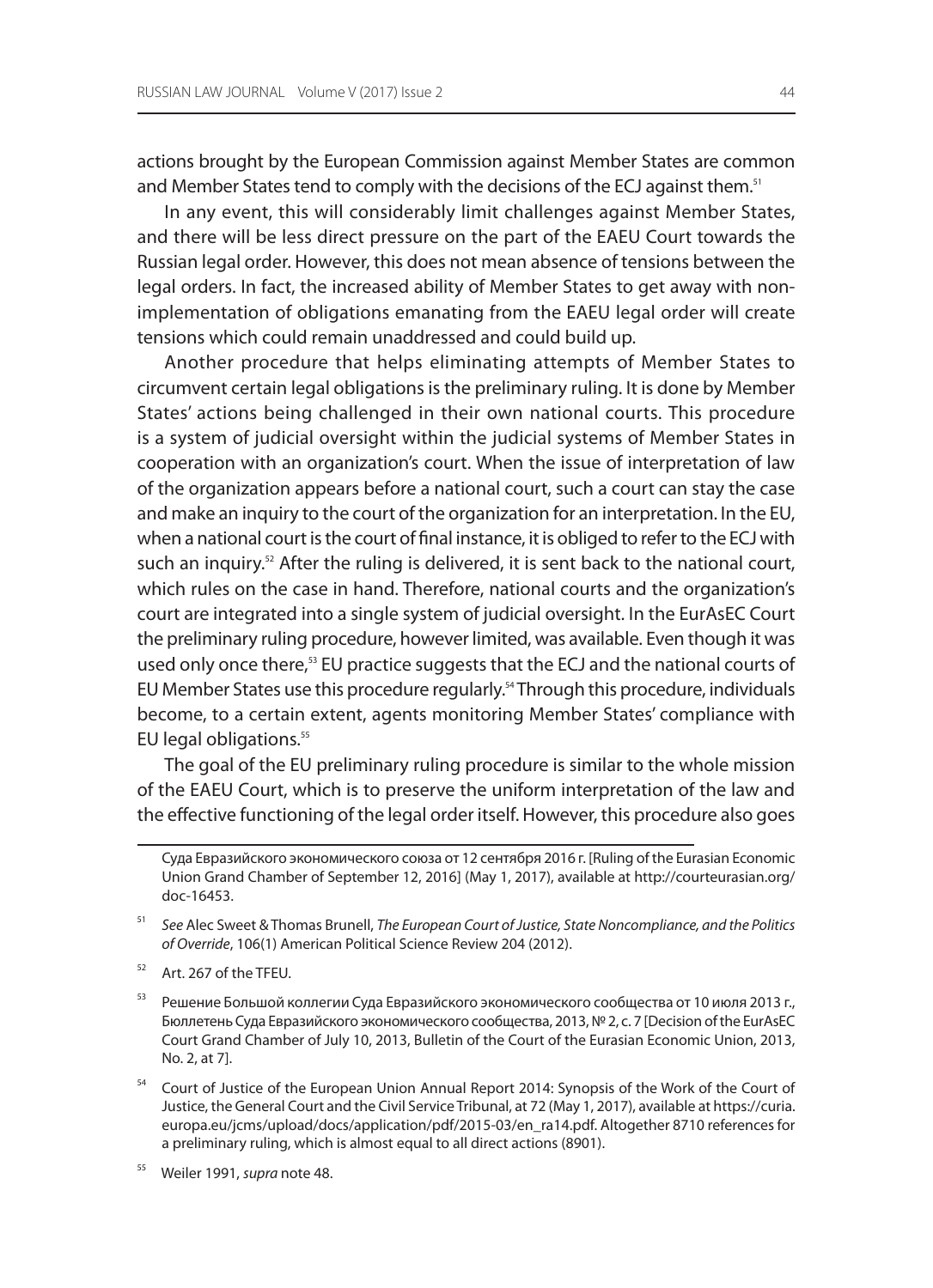beyond that stated purpose to also protect individual rights. Through this procedure, the national courts of EU Member States and the CJEU are integrated into one system of judicial supervision. Even when there are limits of direct access of individuals to the CJEU, the supremacy and direct effect of EU law enables any individual or organization to challenge the actions of their own Member States using EU law.

This procedure has been abolished with the advent of the EAEU. The removal of the preliminary ruling procedure in the EAEU Court disintegrated national courts from the Eurasian judicial system. This will inevitably lead to differing practices and make the job of the EAEU Court to ensure the uniform application of Union law extremely difficult. The disintegration of the judicial system can become a source of disparities and eventual tensions. The procedure that could compensate for the lack of the preliminary ruling procedure is the ability of Member States to assign state bodies (including courts) to request clarification from the EAEU Court.<sup>56</sup> Leaving the issue of access to judicial interpretation in the hands of Member States is not reassuring. However, practice will show the viability of this measure.

There are many reasons why Member States would want to limit the powers of the EAEU judiciary. One of them is the activist attitude taken by the previous EurAsEC Court from the very start, borrowing from the ECJ.<sup>57</sup> The court's practices even lead Ispolinov to describe it as a "new-style institution of international justice".<sup>58</sup> He claims that one of its very first judgments - Yuzhnii Kuzbass<sup>59</sup> - was the first case of judicial activism in the post-Soviet space.<sup>60</sup> In this case, treaty interpretation was more extensive than the textual provisions suggest. In particular, while the relevant EurAsEC legal acts did not explicitly provide the EurAsEC Court with powers to declare the Commission's decisions void, the Court decided otherwise. It declared the Commission's decision void, decided on the time when it became void, and made the judgment applicable not only to the parties of the dispute, but *erga omne*. Following that, it is probably not surprising that the new EAEU Court has been explicitly banned from deciding on such issues, and the Commission's decisions remain in effect until the Commission implements the ruling.

<sup>56</sup> Pt. 49 of the Statute of the EAEU Court.

<sup>57</sup> About judicial activism of the Court of Justice *see* Mark Dawson et al., *Judicial Activism at the European Court of Justice* (Cheltenham and Northampton, Mass.: Edward Elgar Publishing, 2013).

<sup>58</sup> Alexey Ispolinov, *First Judgments of the Court of the Eurasian Economic Community: Reviewing Private Rights in a New Regional Agreement*, 40(3) Legal Issues of Economic Integration 225 (2013).

<sup>&</sup>lt;sup>59</sup> Постановление Большой коллегии Суда ЕврАзЭС от 8 апреля 2013 г., Бюллетень Суда Евразийского экономического сообщества, 2013, №1, с. 47 [Ruling of the EurAsEC Court Grand Chamber of April 8, 2013, Bulletin of the Court of the Eurasian Economic Union, 2013, No. 1, at 47].

<sup>&</sup>lt;sup>60</sup> Исполинов А.С. Решение Большой Коллегии Суда ЕврАзЭС по делу Южного Кузбасса: насколько обоснован судейский активизм?, 5(60) Евразийский юридический журнал 22 (2013) [Alexey S. Ispolinov, *Decision of the Grand Chamber of the Court of the Eurasian Economic Community in the Case of Yuzhniy Kuzbass: To What Extent Judicial Activism is Justified?*, 5(60) Eurasian Law Journal 22 (2013)].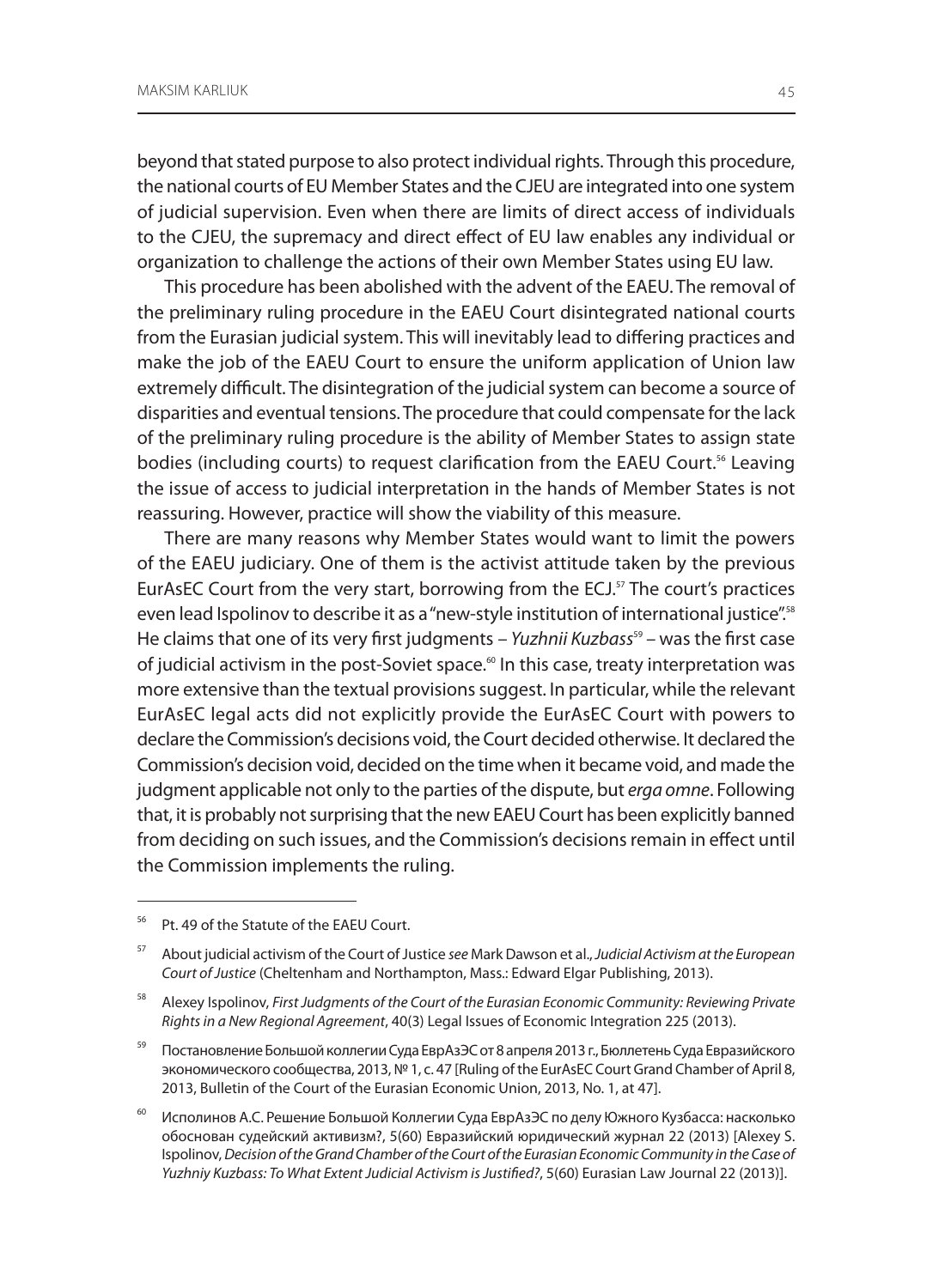These examples show that there are also indirect ways for the EAEU Court to prescribe actions. Decisions of this kind in the future could be a source for tension with the Russian legal order, since it is ensured by its national judicial system. The procedures via which such indirect tensions can appear are multiple. The Statute of the EAEU Court establishes that the Court can adjudicate on issues raised about implementation of EAEU law upon request of a Member State or an economic entity.<sup>61</sup> Member States can also raise issues concerning compliance of international agreements within the Union with the EAEU Treaty, compliance of other Member States with the law of the Union, compliance of decisions of the main regulatory body Eurasian Economic Commission (with the law of the Union, and challenge an action (inaction) of the Commission).<sup>62</sup> The EAEU Court has retained the procedure established within the EurAsEC Court, where economic entities, including foreign ones, can raise issues of compliance of a Commission's decision that directly affect their economic rights, with the EAEU Treaty and (or) international agreements within the Union. The same can be done regarding an action (or lack thereof) of the Commission.

### **4. The Interrelations of the Judiciaries**

The ultimate changes in the powers of the EAEU Court are likely a way to address tensions that have already happened and to prevent future ones. Judicial activism as such, even though potentially irritating for Member States, is not something that could promote such tremendous changes as removing the preliminary ruling procedure altogether. However, if such activism is not well grounded and involves direct confrontation – that could be more than irritating. An example of the first (and the last) preliminary ruling action could serve as an illustrative example. The request for the preliminary ruling was made by the Supreme Economic Court of Belarus. However, it almost immediately withdrew the request. Nevertheless, the EurAsEC Court decided to open the proceedings as it had a right to do so.<sup>63</sup> However, the EurAsEC Court's argument was peculiar:

The EAEU Treaty defines an "economic entity" or "market participant" as a "commercial organization or a non-profit organization operating with generation of profit, an individual entrepreneur, as well as a natural person whose professional income-generating activities are subject to state registration and/or licensing under the legislation of the Member States" (pt. 2(20) of the Protocol on General Principles and Rules of Competition, Annex 19 to the Treaty on the Eurasian Economic Union of May 29, 2014 (May 1, 2017), available at https://docs.eaeunion.org/docs/en-us/0003610/itia\_05062014).

<sup>&</sup>lt;sup>62</sup> Pt. 39 of the Statute of the EAEU Court.

<sup>&</sup>lt;sup>63</sup> Регламент Суда Евразийского экономического сообщества, утвержденный Решением Суда ЕврАзЭС от 12 июля 2012 г. № 21 [Regulations of the Court of the Eurasian Economic Community, adopted by the Decision of the Court of the Eurasian Economic Community No. 21 of July 12, 2012], Art. 37(1)(v) (May 1, 2017), available at http://www.consultant.ru/document/cons\_doc\_LAW\_132785/.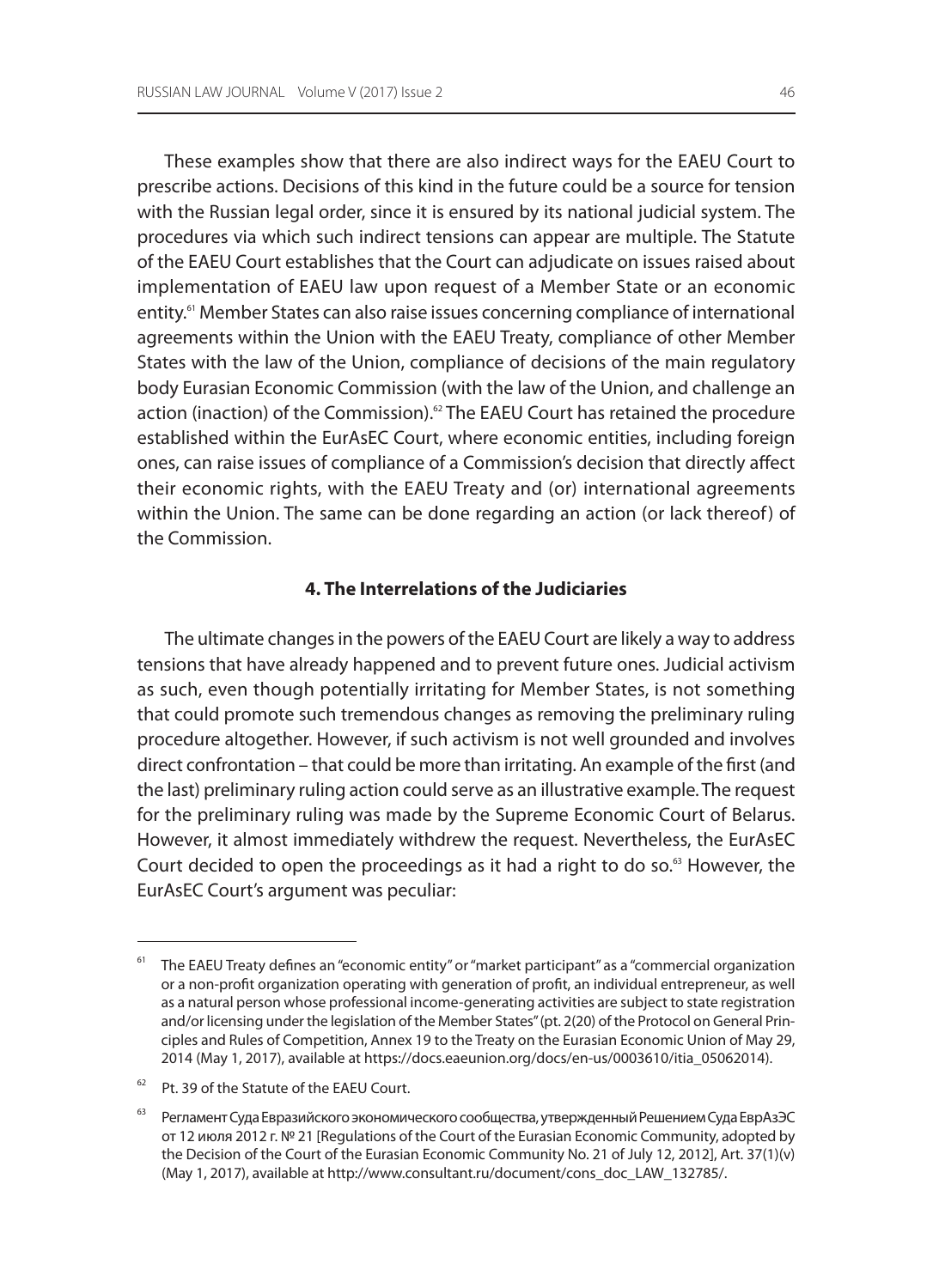as if decided otherwise it would not meet the requirements of procedural economy and might lead to an unjustified delay in adjudication of the case.64

It is very unclear how exactly procedural economy would be affected and why would a delay take place at all. It has been suggested in a text co-authored with one of the judges involved in the case, that this approach was taken from the ECJ's Rules of Procedure (a draft back then).<sup>65</sup> Indeed, one can only understand the EurAsEC Court's statement in light of the explanation given by the drafters of the ECJ's Rules of Procedure, and particularly the following norm (in the formulation of the final version of the Rules of Procedure):

The withdrawal of a request may be taken into account until notice of the date of delivery of the judgment has been served on the interested person...<sup>66</sup>

This provision provides for a right to deliver a judgment notwithstanding a withdrawal of a request for a preliminary ruling. The drafters explain this provision in terms of procedural economy "since a number of similar cases may have been stayed, either by the [ECJ] or by national courts or tribunals, pending the forthcoming judgment."<sup>67</sup> In that case not delivering a judgment could lead to dealing with every case that has been stayed, which would cause a delay in the progress of those cases. However, the drafters underlined that such a withdrawal must happen "at a very advanced stage of the proceedings, when the date of delivery of the judgment has been communicated" and when "the [ECJ's] deliberations will have been completed." Conversely, in the case of the EurAsEC Court, the withdrawal request was made at an early stage only two weeks after the request for preliminary ruling was accepted.<sup>68</sup> As it has been noted in the dissenting opinion of judge Smirnov, there was no proof of similar cases stayed in national courts, pending the forthcoming judgment; and no proof that the proceedings before the Supreme Economic Court of Belarus could

<sup>64</sup> Decision of the EurAsEC Court Grand Chamber of July 10, 2013, *supra* note 53, at 11.

<sup>65</sup> *Euroasian Integration*, *supra* note 5, at 179.

<sup>&</sup>lt;sup>66</sup> Consolidated version of the Rules of Procedure of the Court of Justice of September 25, 2012, OJ L 265, 29.9.2012, as amended on June 18, 2013, OJ L 173, 26.6.2013.

<sup>67</sup> *See* comments to Art. 101 in the Draft Rules of Procedure of the Court of Justice of May 25, 2011 (May 1, 2017), available at http://curia.europa.eu/jcms/upload/docs/application/pdf/2011-05/en\_ rp\_cjue.pdf.

<sup>&</sup>lt;sup>68</sup> The request for preliminary ruling was accepted by the EurAsEC Court on April 22, 2013, the applicant withdrew the request on May 6, *see* Decision of the EurAsEC Court Grand Chamber of July 10, 2013, *supra* note 53, at 7. The applicant repeatedly requested a withdrawal on June 21, 2013, *see* the dissenting opinion of judge Smirnov of July 10, 2013 in Case 1-6/1-2013 on file with the author.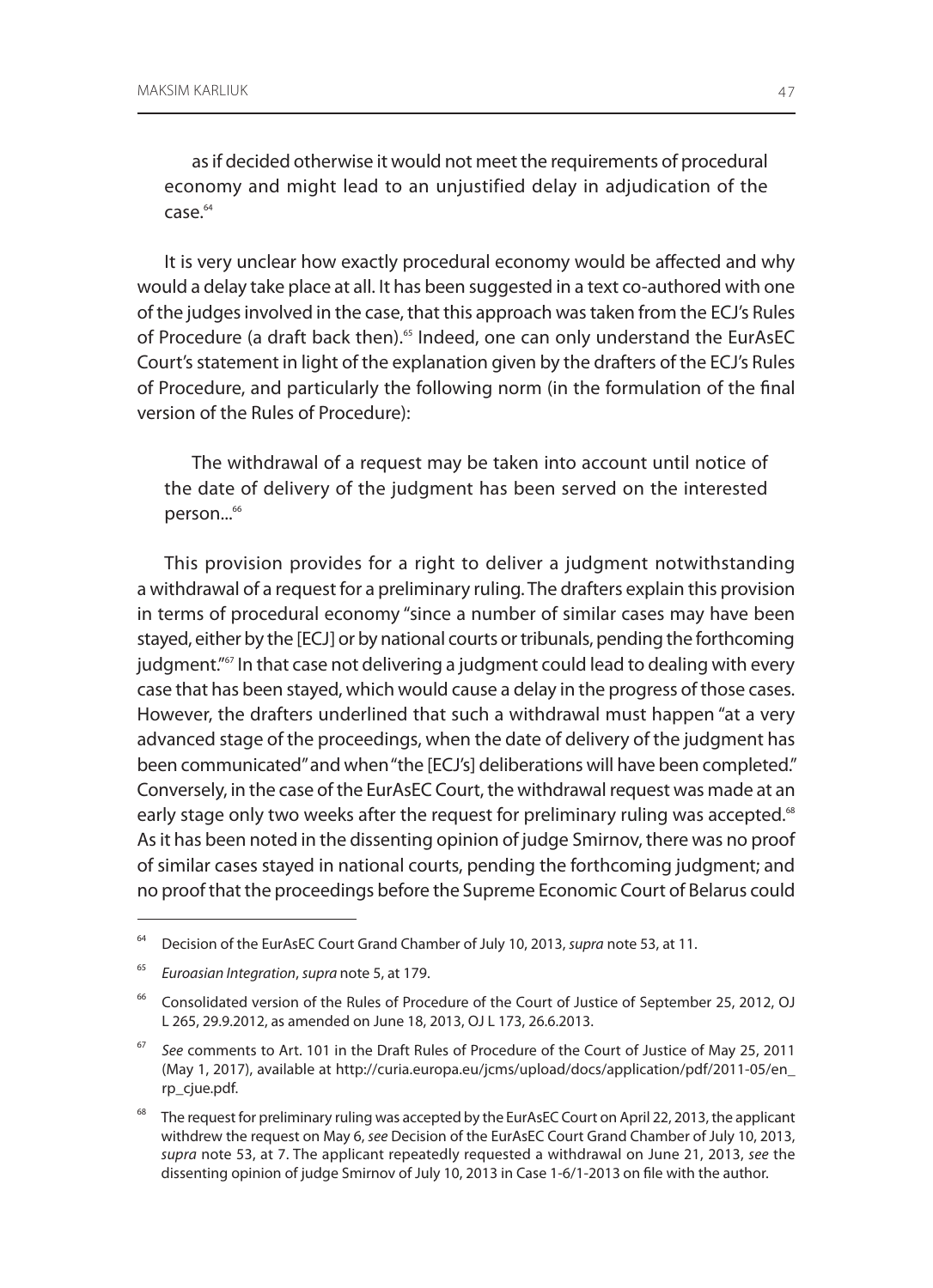be delayed.<sup>69</sup> Claims, such as lack of explanation of the withdrawal request, that the EurAsEC Court had already involved a number of experts, etc. do not seem to be quite enough. Therefore, it is more likely that the Court, having had the very first preliminary ruling request, wanted to seize the opportunity and establish its authority at any cost. A number of activist provisions in the final ruling (e.g. that the ruling was "directly effective" on the territory of all Member States) only confirms this position.

Therefore, an assertive attitude of the EAEU Court coupled with the overreaction of the Member States have led to tensions that have resulted in drastic reduction of powers of the EAEU Court. This has eventually led to the situation where national courts have been left completely disintegrated from the Eurasian judicial system, while an essential part of the ability of the EAEU Court to ensure the functioning of the EAEU legal order is the way national judiciary perceive the EAEU Court's authority.

In this respect it is important to turn to the Russian Constitutional Court, which has already voiced its differences in approaches with the Eurasian judiciary. Thus, there are challenges to the interpretative role, e.g. according to the Constitutional Court, on the Russian soil, the norms of the Customs Code of the Customs Union, which have become part of EAEU law, should be implemented according to its own interpretation.<sup>70</sup> Further, there are different approaches to retroactive applications of Commission decisions.71 Although, the Constitutional Court does not directly state the wrongness of the Eurasian judiciary, it can be deduced from the Constitutional Court's reasoning, that in certain cases, positions of the Eurasian judiciary should only be taken into account by national courts, rather than complied with.<sup>72</sup> Essentially, such challenges are based on concerns regarding human rights and foundations of the constitutional system, which brings us to a different dimension of source for tension.

The direct and indirect sources for tensions have been a recurring topic throughout the article. The same goes to the Russian judiciary and the Constitutional Court as the major institution therein. The tensions can come not only through direct confrontation with the EAEU Court, but through a certain line of case-law involving other external judicial authorities. First and foremost this concerns the jurisprudence of the Russian Constitutional Court concerning ECtHR decisions. The

Dissenting opinion of judge Smirnov of July 10, 2013 in Case 1-6/1-2013, at 3.

<sup>70</sup> *See* Определение Конституционного Суда РФ от 2 июля 2013 г. № 1050-О [Decision of the Constitutional Court of the Russian Federation No. 1050-O of July 2, 2013] (May 1, 2017), available at http://doc.ksrf.ru/decision/KSRFDecision136123.pdf.

<sup>71</sup> Decision of the Constitutional Court of the Russian Federation No. 417-O of March 3, 2015, *supra* note 45.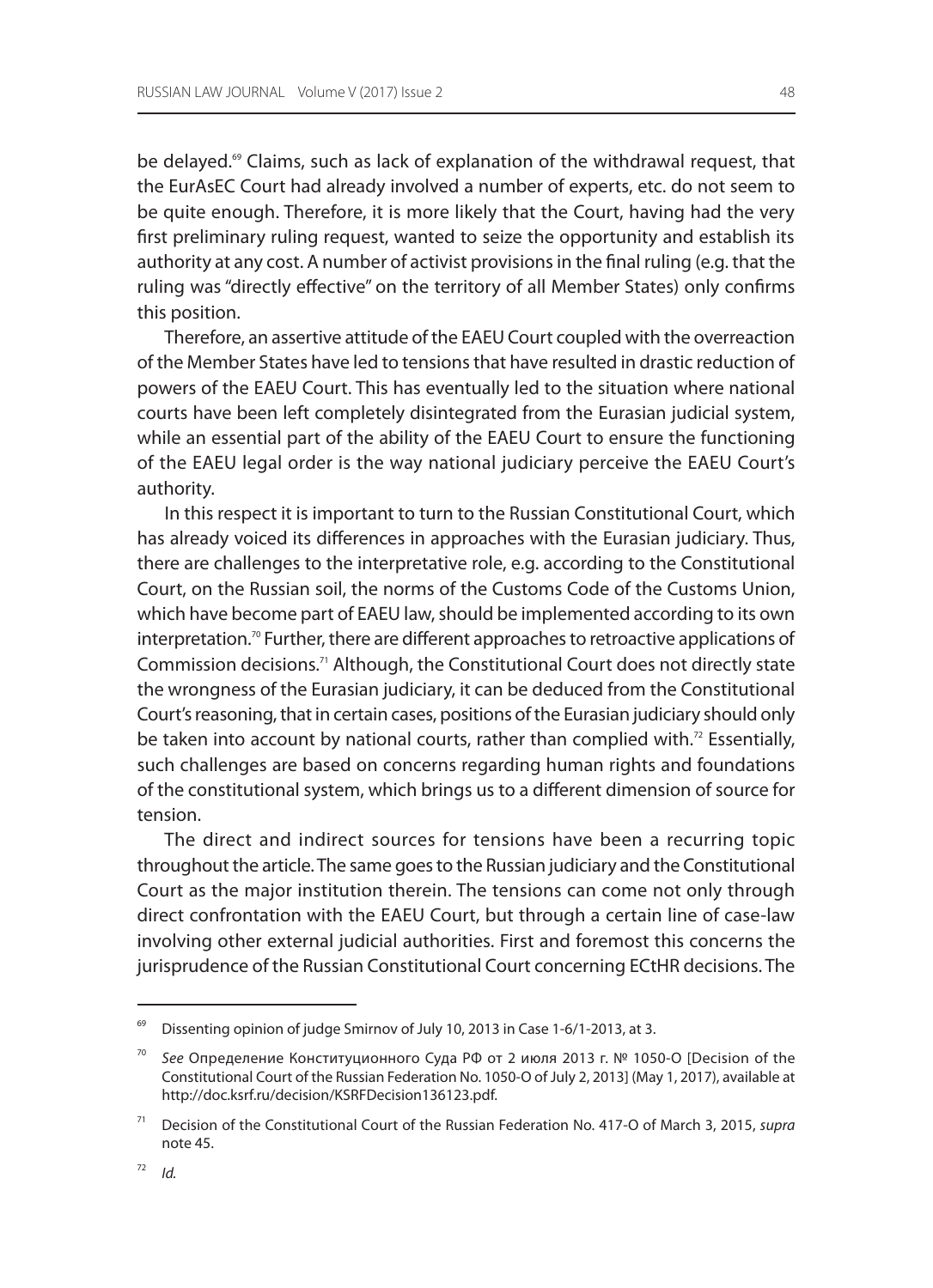most recent case is the Yukos decision,<sup>73</sup> which has seen the Constitutional Court establishing impossibility to implement the 2014 ECtHR judgment finding Russia in violation of its obligations under the ECHR and requiring it to pay a considerable sum to Yukos shareholders.<sup>74</sup> However, essential preconditions for the ruling have been set out in another ruling of the Constitutional Court concerning implementation of ECtHR judgements as such, $75$  which has been followed by a respective law. $76$ According to that ruling, the Constitutional Court maintains that Russia can set aside international obligations if it is the only option to prevent the violation of principles and norms of the Russian Constitution. When formulating its own position, the Constitutional Court heavily relied on the rulings of the constitutional authorities of Germany," Italy,<sup>78</sup> Austria,<sup>79</sup> and the UK,<sup>80</sup> which were quite critical of the ECtHR. However, the Constitutional Court also went beyond that. First, the Constitutional Court referred to the Vienna Convention on the law of treaties, in particular Art. 31(1) which establishes that a treaty must be interpreted "in good faith in accordance with the ordinary meaning to be given to the terms of the treaty in their context and in the light of its object and purpose."<sup>81</sup> Following this provision, the Constitutional Court claimed that an international treaty is obligatory to the parties in the meaning, which could be understood using this rule of interpretation. The court continued, that if the ECtHR, when interpreting a provision of the European Convention on

77 GFCC, Order of the Second Senate of October 14, 2004 – 2 BvR 1481/04 (regarding *Gorgulu v. Germany*, no. 74969/01 ECHR 2004); BVerfG, 29.05.1974 – 2 BvL 52/71 *Solange I*.

<sup>73</sup> Постановление Конституционного Суда РФ от 19 января 2017 г. № 1-П [Ruling of the Constitutional Court of the Russian Federation No. 1-P of January 19, 2017] (May 1, 2017), available at http://www. consultant.ru/document/cons\_doc\_LAW\_211287/.

<sup>74</sup> *OAO Neftyanaya Kompaniya YUKOS v. Russia*, no. 14902/04, ECHR 2014.

<sup>&</sup>lt;sup>75</sup> Постановление Конституционного Суда РФ от 14 июля 2015 г. № 21-П [Ruling of the Russian Federation Constitutional Court No. 21-P of July 14, 2015] (May 1, 2017), available at http://www. consultant.ru/document/cons\_doc\_LAW\_182936/.

<sup>&</sup>lt;sup>76</sup> Федеральный конституционный закон от 14 декабря 2015 г. № 7-ФКЗ "О внесении изменений в Федеральный конституционный закон 'О Конституционном Суде Российской Федерации'", Собрание законодательства Российской Федерации, 2015, № 51 (ч. 1), ст. 7229 [Federal Constitutional Law of the Russian Federation No. 7-FKZ of December 14, 2015. On Amending the Federal Constitutional Law on the Constitutional Court of the Russian Federation, Legislation Bulletin of the Russian Federation, 2015, No. 51 (part 1), Art. 7229].

<sup>78</sup> Judgment Corte Costituzionale of November 19, 2012 no. 264/2012 (regarding *Maggio and others v. Italy*, nos. 46286/09, 52851/08, 53727/08, 54486/08 and 56001/08 ECHR 2011); (regarding *Jurisdictional Immunities of the State (Germany v. Italy: Greece Intervening*), Judgment of February 3, 2012, 2012 ICJ Rep. 99).

VfGH decision of October 14, 1987, B 267/86.

<sup>80</sup> Judgment of October 16, 2013 UKSC 63 (regarding *Hirst v. the United Kingdom (No. 2)*, no. 74025/01 ECHR 2005).

<sup>81</sup> Art. 31(1) of the Vienna Convention on the Law of Treaties of May 23, 1969, 1155 UNTS 331.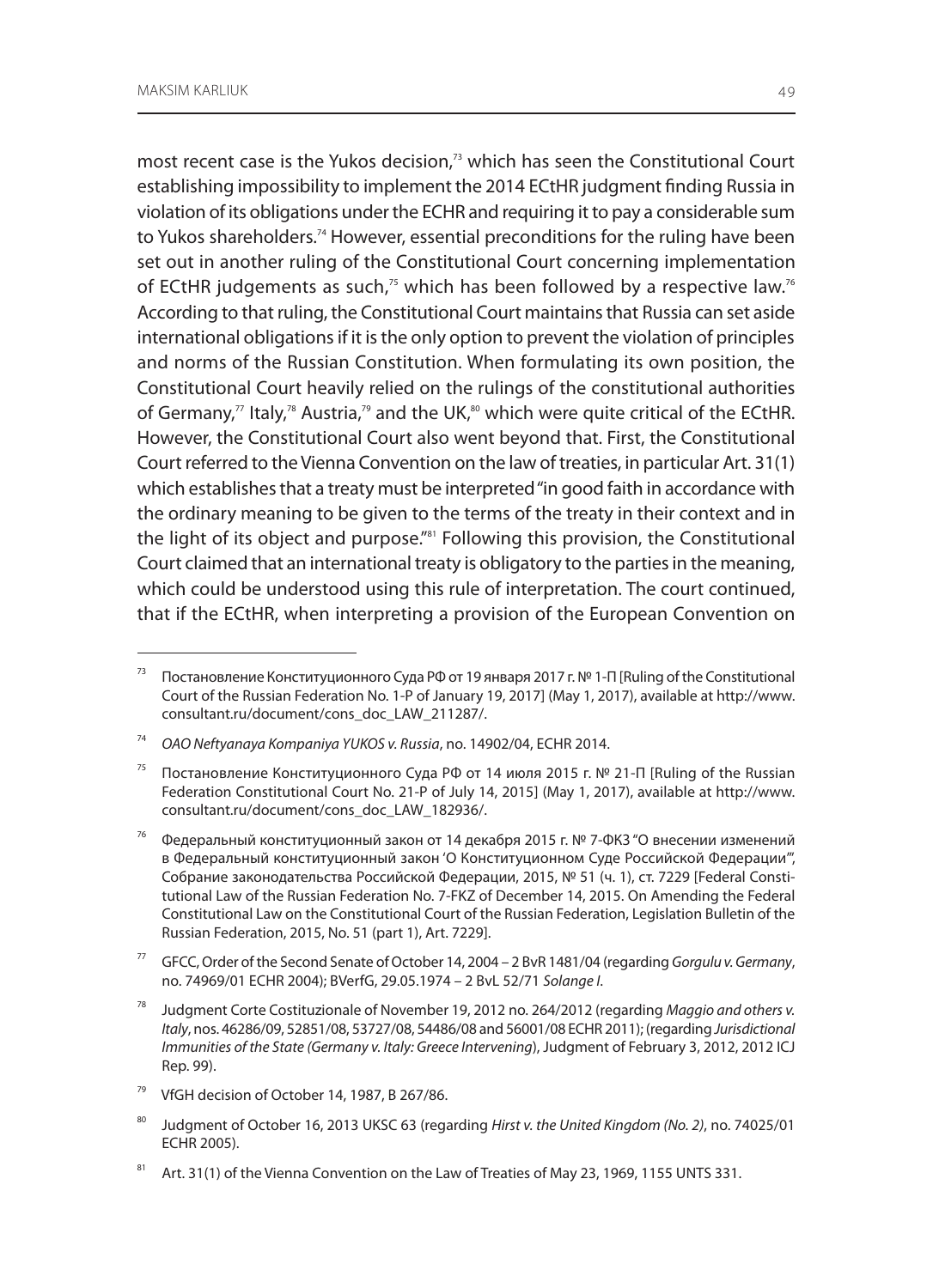Human Rights, attributes to a term a meaning different from an ordinary one, or if it interprets contrary to the object and purpose of the Convention, a state gets a right to refuse to implement a judgement against it as going beyond the obligations voluntarily accepted when ratifying the Convention. This is a far reaching statement, which presupposes the ability to set aside not only interpretations of international courts, but international obligations in general. It can easily be used with regard to interpretations made by the EAEU Court in the future.

But the Constitutional Court went further, stating that a judgment of the ECtHR cannot be considered obligatory if an interpretation of a provision of the Convention, made in defiance of the general rule of interpretation, would disagree with the imperative norms of general international law (*jus cogens*). The Constitutional Court considers sovereign equality and related rights, as well as non-interference into domestic matters as "undoubtedly" norms *jus cogens.*

There are several issues with this point of view. It is not entirely clear if the interpretation violating *jus cogens* is a special case of possible "wrongful" interpretations, particularly relevant for the case in hand, or the only one. Either way, sovereignty and non-interference, if considered as part of *jus cogens*, could be interpreted quite broadly. The norms of *jus cogens* are far from clear in international law.<sup>82</sup> Even so, sovereign equality and non-interference are not usually listed as part of *jus cogens*. Generally speaking, it remains a mystery why the *jus cogens* argument was made at all. To some extent is reminiscent of the *Kadi* case, where the General Court of the EU tried to use the *jus cogens* argument, which was eventually ignored by the CJEU. 83

The ECtHR, being a court whose primary concern is human rights, is under pressure from the Constitutional Court of the Russian Federation exactly about the protection of human rights. Ironically enough, the EAEU Court, not having a catalogue of human rights to rely on in the first place, is under particular pressure for possible violations of human rights. Therefore, the Constitutional Court has even more space for manoeuvre to disregard the EAEU Court and, eventually, the EAEU legal order.

#### **Conclusion**

This analysis shows that there are a number of sources for possible tensions between the legal orders of the EAEU and Russia. Some of the developments have already scratched the surface of such tensions.

<sup>82</sup> *See, e.g.*, Alexander Orakhelashvili, *Peremptory Norms in International Law* 40 (Oxford: Oxford University Press, 2008).

<sup>83</sup> Judgment of September 30, 2010 in Case T-85-09 Kadi v. Commission, [2010] ECR II-5177; Judgment of July 18, 2013 in Joined Cases C-584-10, C-593-10 and C-595-10 Commission and others v. Kadi Appeal [2013] ECLI:EU:C:2013:518. More on Kadi cases see Kadi on Trial: A Multifaceted Analysis of the Kadi Trial (M. Avbelj et al. (eds.), London and New York: Routledge, 2014).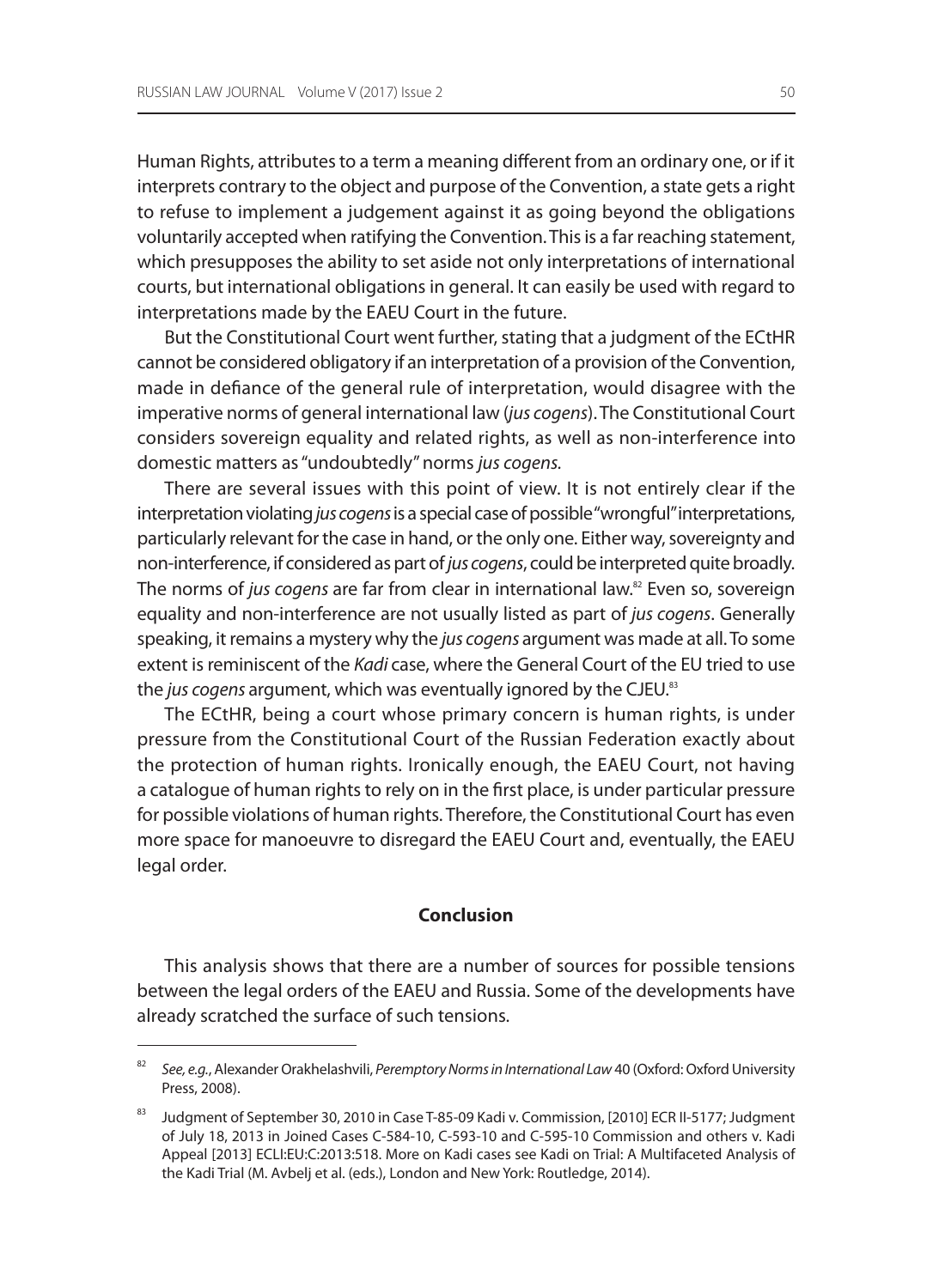On the one hand, sources for tensions are not immediately evident given the absence of the express notion of supremacy of EAEU law, international law-friendly provisions of the Russian Constitution, little possibilities for the EAEU Court to rule directly against Member States, generally limited powers of the EAEU Court and a rather positively careful approach of the Russian Constitutional Court towards the jurisprudence of the EAEU Court. On the other hand, some of the exact same reasons can be looked at from another side and become sources for tensions. Thus, the indeterminacy of the issue of supremacy could be interpreted differently by the Eurasian judiciary and national judiciaries. Also, the fact of little possibilities for the EAEU Court to rule directly against Member States, as well as diminished powers of the EAEU Court coupled with overall disintegration of national and Eurasian judiciary, could lead to widely different approaches, interpretations and practices in applying EAEU law. This might result in legal conflicts throughout the EAEU.

Apart from that, there are indirect dangers stemming from the case-law of the Russian Constitutional Court. The Constitutional Court, using rather weak arguments, has established the possibility for Russia to set aside international obligations. Ironically, an argument essentially based on human rights, is used against the human rights authority – the ECtHR – the court whose primary function is to protect human rights. In this context the position of the EAEU Court, which does not even have a catalogue of human rights to rely upon, is rather weak against the Constitutional Court.

To address these issues and reduce possibilities for tensions one has to go back to the inception of the EAEU legal order, and recall the role Russia played in shaping it as a founding member. The Eurasian integration developed within a narrative largely shaped by Russia and its legal order. Hence, to continue shaping it further, actors within the Russian legal order, primarily the Constitutional Court, must play a constructive role. The EAEU Court, in its turn, must be similarly constructive rather than overly assertive in establishing its authority; and it should be by no means precluded, either through the diminished powers or by other means, from guiding the development of the legal order.

#### **References**

Craig P. & de Búrca G. *EU Law: Text, Cases, and Materials* (5th ed., Oxford: Oxford University Press, 2011).

Dawson M. et al. *Judicial Activism at the European Court of Justice* (Cheltenham and Northampton, Mass.: Edward Elgar Publishing, 2013).

De Witte B. *Direct Effect, Primacy, and the Nature of the Legal Order* in *The Evolution of EU Law* (P. Craig & G. de Búrca (eds.), Oxford: Oxford University Press, 2011).

Evans A. *The Enforcement Procedure of Article 169 EEC: Commission Discretion*, 4 European Law Review (1979).